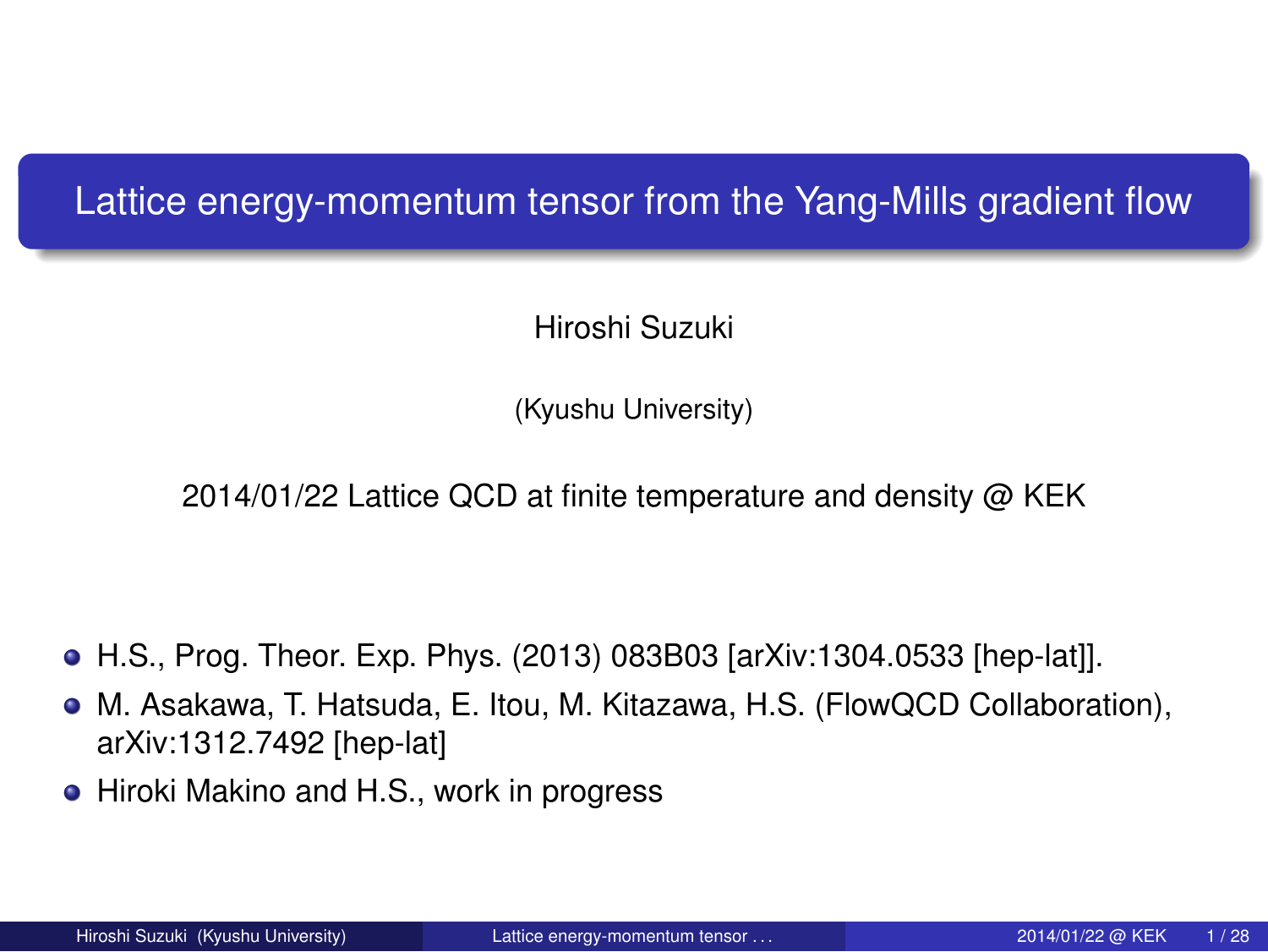#### Lattice field theory and the energy-momentum tensor (EMT)

• Lattice field theory



is best successful non-perturbative formulation of QFT

- . . . keeps internal gauge symmetries exact
- . . . but quite incompatible with spacetime symmetries (translation, rotation, SUSY, conformal, . . . )
- Ward–Takahashi (WT) relation associated with translational invariance (*Tµν*(*x*): energy-momentum tensor (EMT))

 $\langle \partial_{\mu} T_{\mu\nu}(x) \mathcal{O}(y) \mathcal{O}(z) \cdots \rangle = -\delta(x-y) \langle \partial_{\nu} \mathcal{O}(y) \mathcal{O}(z) \cdots \rangle + \cdots$ 

Conservation law is a special case of this:

 $\langle \partial_{\mu} T_{\mu\nu}(x) \mathcal{O}(y) \mathcal{O}(z) \cdots \rangle = 0$ , for  $x \neq y$ ,  $x \neq z$ , ...

- Can we construct lattice EMT which reproduces these relations in *a →* 0?
- **If this is possible, the application will be vast (thermodynamics, viscosities,** conformal field theory, dilaton physics, vacuum energy, . . . )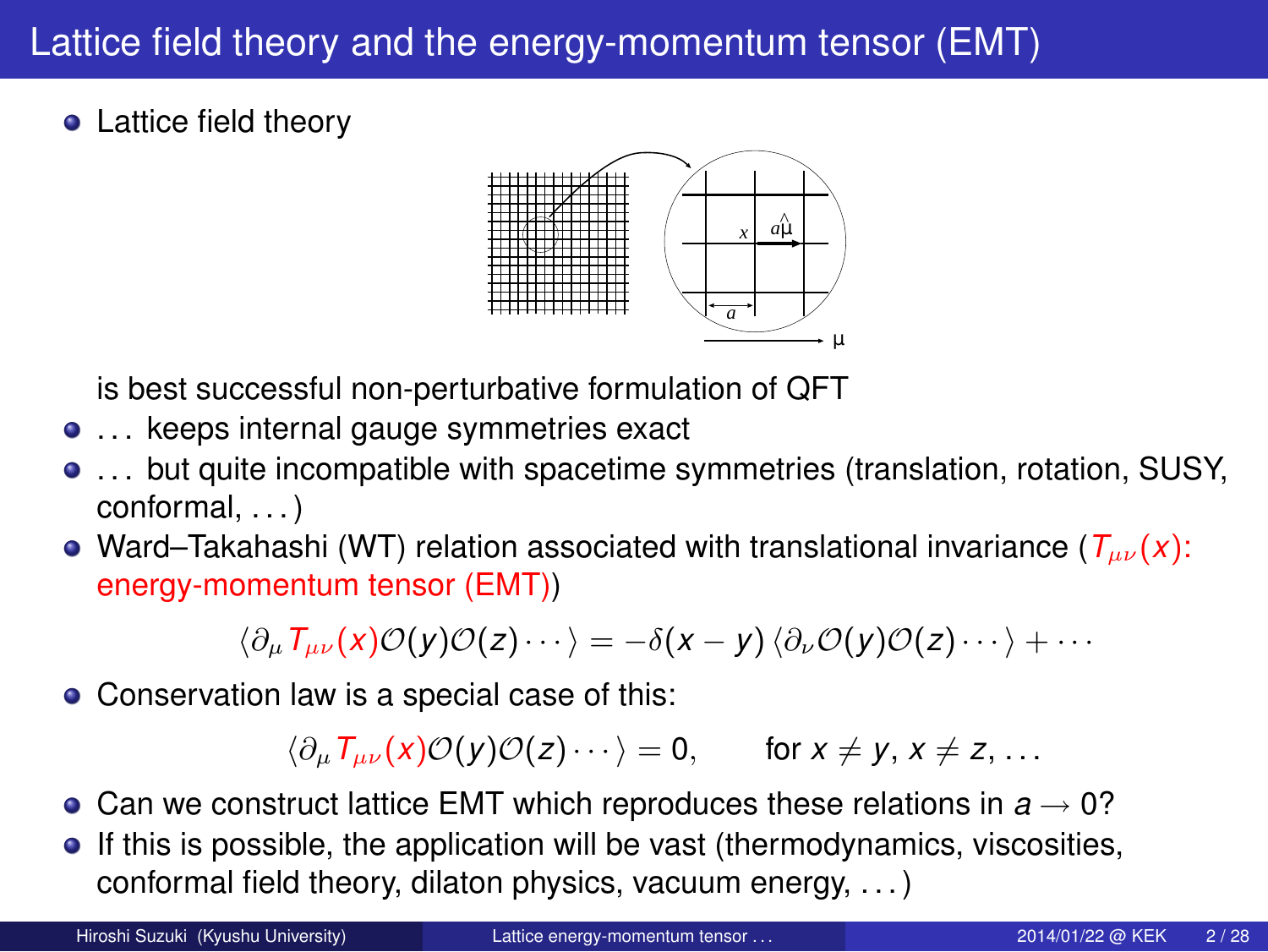- Invent somehow a lattice formulation that is invariant under the desired symmetry (in the present case, translation) as the lattice chiral symmetry on the basis of the Ginsparg–Wilson relation
- This is certainly ideal, but seems formidable for spacetime symmetries . . . (eventually, SLAC derivative?)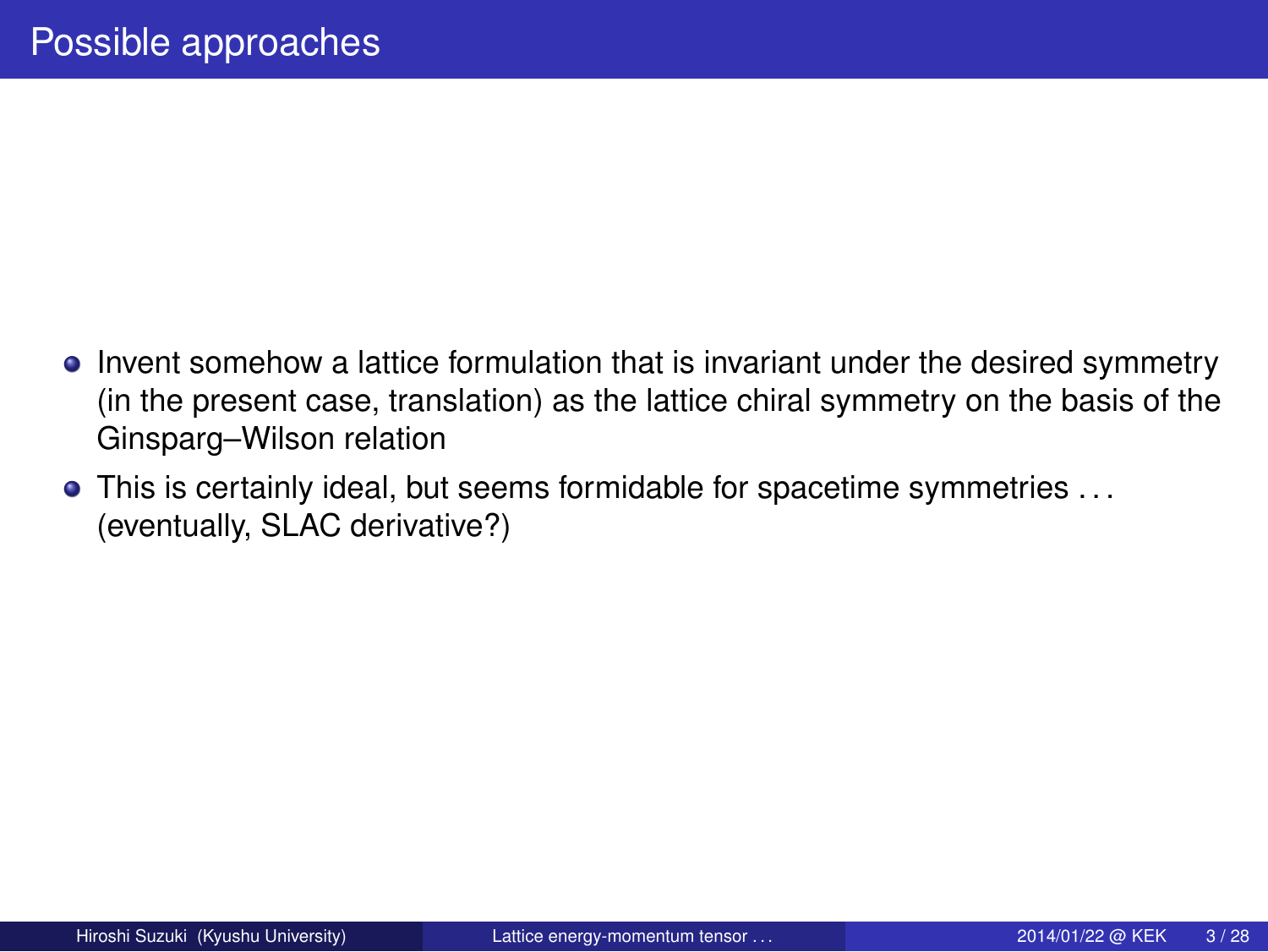#### Possible approaches

A general argument (Caracciolo et al. (1989)) tells that (assuming the hypercubic symmetry) a linear combination of following dim. 4 operators

 $T_{\mu\nu}(x)$ 

$$
= C_1\left(\sum_{\rho} F_{\mu\rho}^a F_{\nu\rho}^a - \frac{1}{4}\delta_{\mu\nu}\sum_{\rho\sigma} F_{\rho\sigma}^a F_{\rho\sigma}^a\right) + C_2\delta_{\mu\nu}\sum_{\rho\sigma} F_{\rho\sigma}^a F_{\rho\sigma}^a + C_3\delta_{\mu\nu}\sum_{\rho} F_{\mu\rho}^a F_{\nu\rho}^a
$$

is conserved for *a →* 0

- $\bullet$  We may determine ratios of these coefficients,  $C_2/C_1$  and  $C_3/C_1$  by imposing the conservation law
- Overall normalization *C*<sup>1</sup> should be fixed separately (expectation value in a one-particle state? current algebra?; matching to the free energy obtained by the other way?)
- No one yet studied whether this construction generates correct translations on composite operators (!)
- Approach on the basis of SUSY algebra and Ferrara–Zumino supermultiplet (H.S. (2012))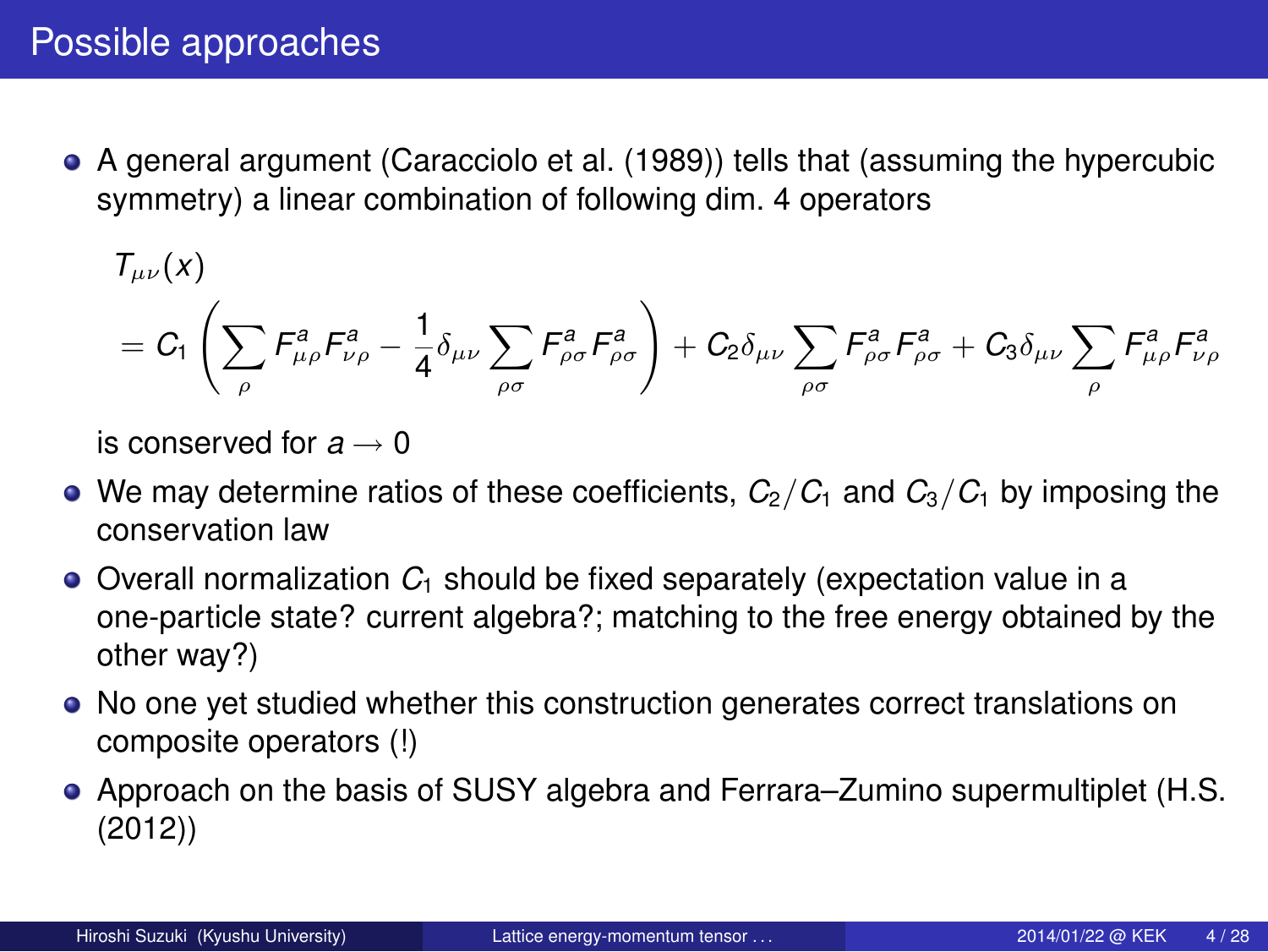#### Our approach

- Use a UV finite quantity that can be related with EMT in a translational invariant regularization
- **Any regularization (including lattice) will produce the same number for such a UV** finite quantity
- To define this UV finite quantity, we employ the so-called Yang–Mills gradient flow
- Yang–Mills gradient flow (a diffusion equation wrt a fictitious time *t ∈* R)

$$
\partial_t B_\mu(t,x) = -g_0^2 \frac{\delta S}{\delta B_\mu(t,x)} = D_\nu G_{\nu\mu}(t,x), \qquad B_\mu(t=0,x) = A_\mu(x),
$$

where  $G_{\mu\nu}$  is the field strength of the flowed gauge potential:

 $G_{\mu\nu}(t,x) = \partial_\mu B_\nu(t,x) - \partial_\nu B_\mu(t,x) + [B_\mu(t,x),B_\nu(t,x)], \qquad D_\mu = \partial_\mu + [B_\mu,\cdot]$ 

Note: the mass dimension of *t* is *−*2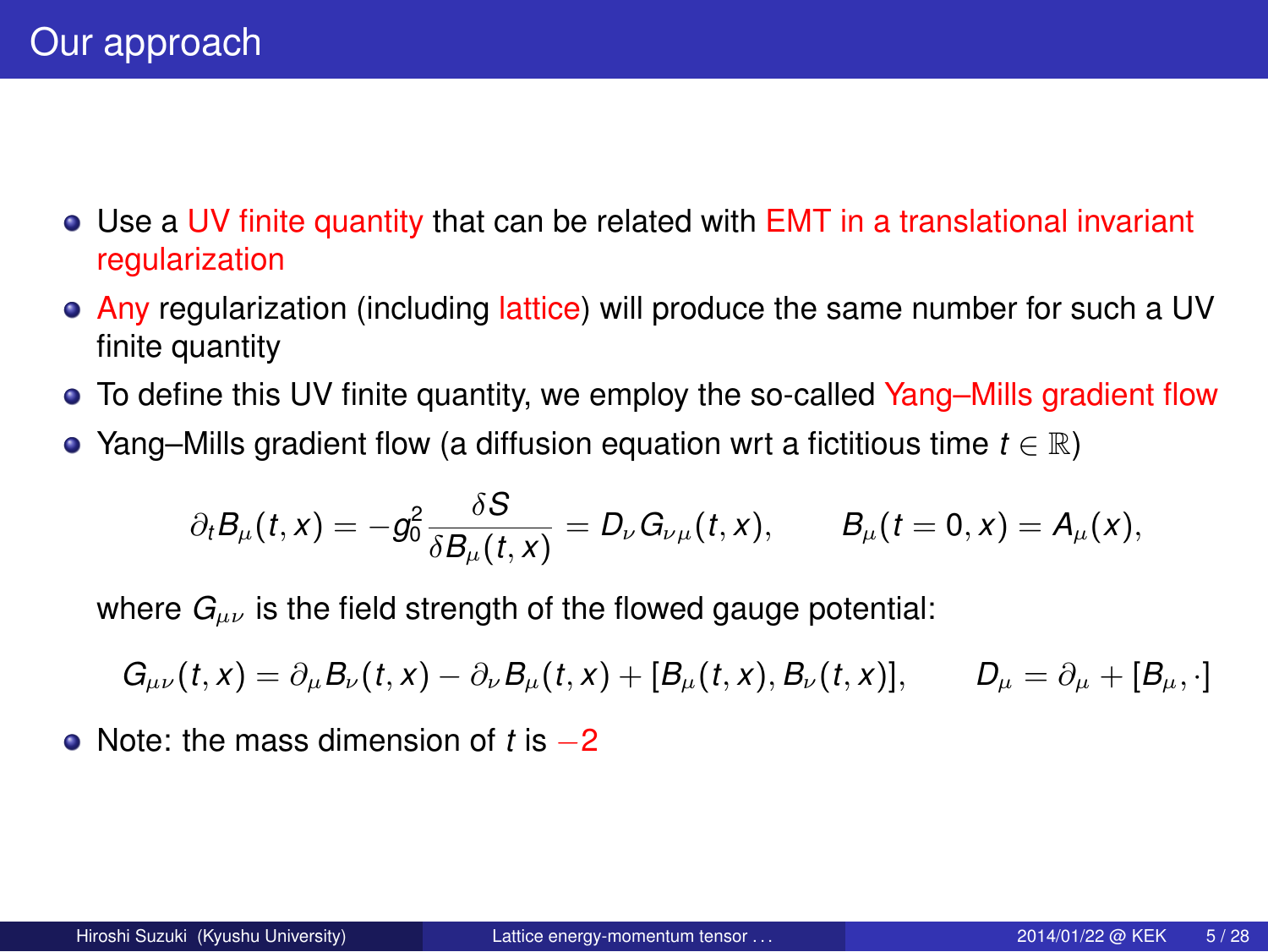# Yang–Mills gradient flow or the Wilson flow

Yang–Mills gradient flow (continuum theory)

$$
\partial_t B_\mu(t,x) = -g_0^2 \frac{\delta S}{\delta B_\mu(t,x)} = D_\nu G_{\nu\mu}(t,x) = \Delta B_\mu(t,x) + \cdots, \quad B_\mu(t=0,x) = A_\mu(x)
$$

• Wilson flow (lattice theory)

$$
\partial_t V(t, x, \mu) V(t, x, \mu)^{-1} = -g_0^2 \partial S_{\text{Wilson}}, \qquad V(t = 0, x, \mu) = U(x, \mu)
$$

- **•** Application (Lüscher):
	- Definition of the topological charge
	- Scale setting (just like the Sommer scale  $r_0$ ); taking for instance

$$
E(t,x) \equiv \frac{1}{4}G_{\mu\nu}^a(t,x)G_{\mu\nu}^a(t,x)
$$

and set

$$
t^2 \langle E(t, x) \rangle \Big|_{t=t_0} = 0.3
$$
, and set (for instance)  $\sqrt{8t_0} = 0.5$  fm

- Computation of the chiral condensate
- Define UV finite quantities *←* Our usage here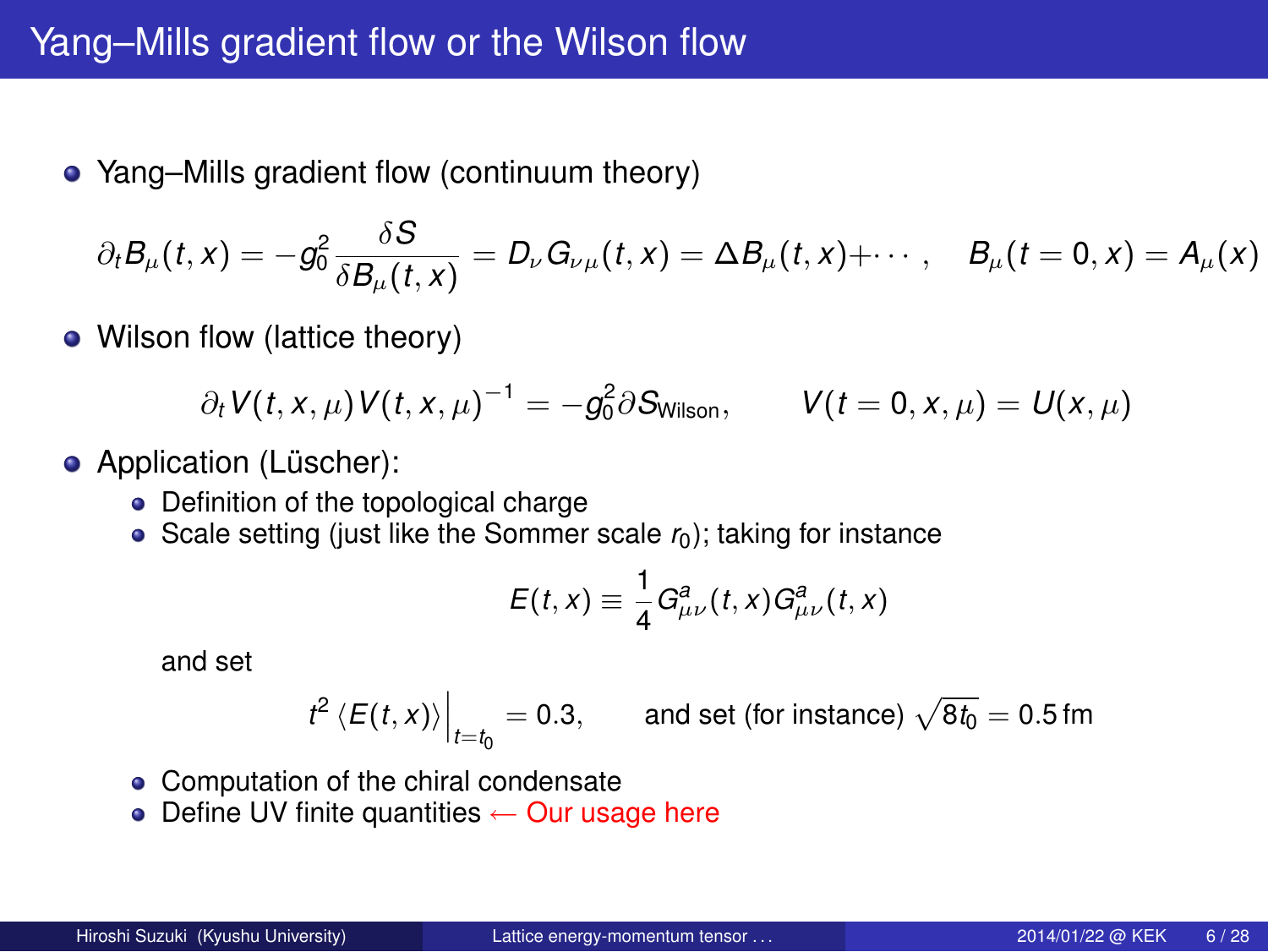## Perturbative expansion of the gradient flow

Yang–Mills gradient flow

$$
\partial_t B_\mu(t,x) = D_\nu G_{\nu\mu}(t,x) + \alpha_0 D_\mu \partial_\nu B_\nu(t,x), \qquad B_\mu(t=0,x) = A_\mu(x),
$$

where the second term in RHS was introduced to suppress the gauge mode; it can be seen that gauge invariant quantities are independent of *α*0. The formal solution is

$$
B_\mu(t,x)=\int d^Dy\left[K_t(x-y)_{\mu\nu}A_\nu(y)+\int_0^t ds\,K_{t-s}(x-y)_{\mu\nu}R_\nu(s,y)\right],
$$

where *K* is the heat kernel and *R* denotes non-linear terms

$$
K_t(z)_{\mu\nu} = \int_{\rho} \frac{e^{ipz}}{\rho^2} \left[ (\delta_{\mu\nu}\rho^2 - p_{\mu}\rho_{\nu})e^{-ip^2} + p_{\mu}\rho_{\nu}e^{-\alpha_0ip^2} \right]
$$
  
\n
$$
R_{\mu} = 2[B_{\nu}, \partial_{\nu}B_{\mu}] - [B_{\nu}, \partial_{\mu}B_{\nu}] + (\alpha_0 - 1)[B_{\mu}, \partial_{\nu}B_{\nu}] + [B_{\nu}, [B_{\nu}, B_{\mu}]]
$$

Pictorially (cross: *Aµ*; open circle: flow vertex *R*),



Hiroshi University) Lattice energy-momentum tensor . . . . . . . . . . . . . . 2014/01/22 @ KEK 7/28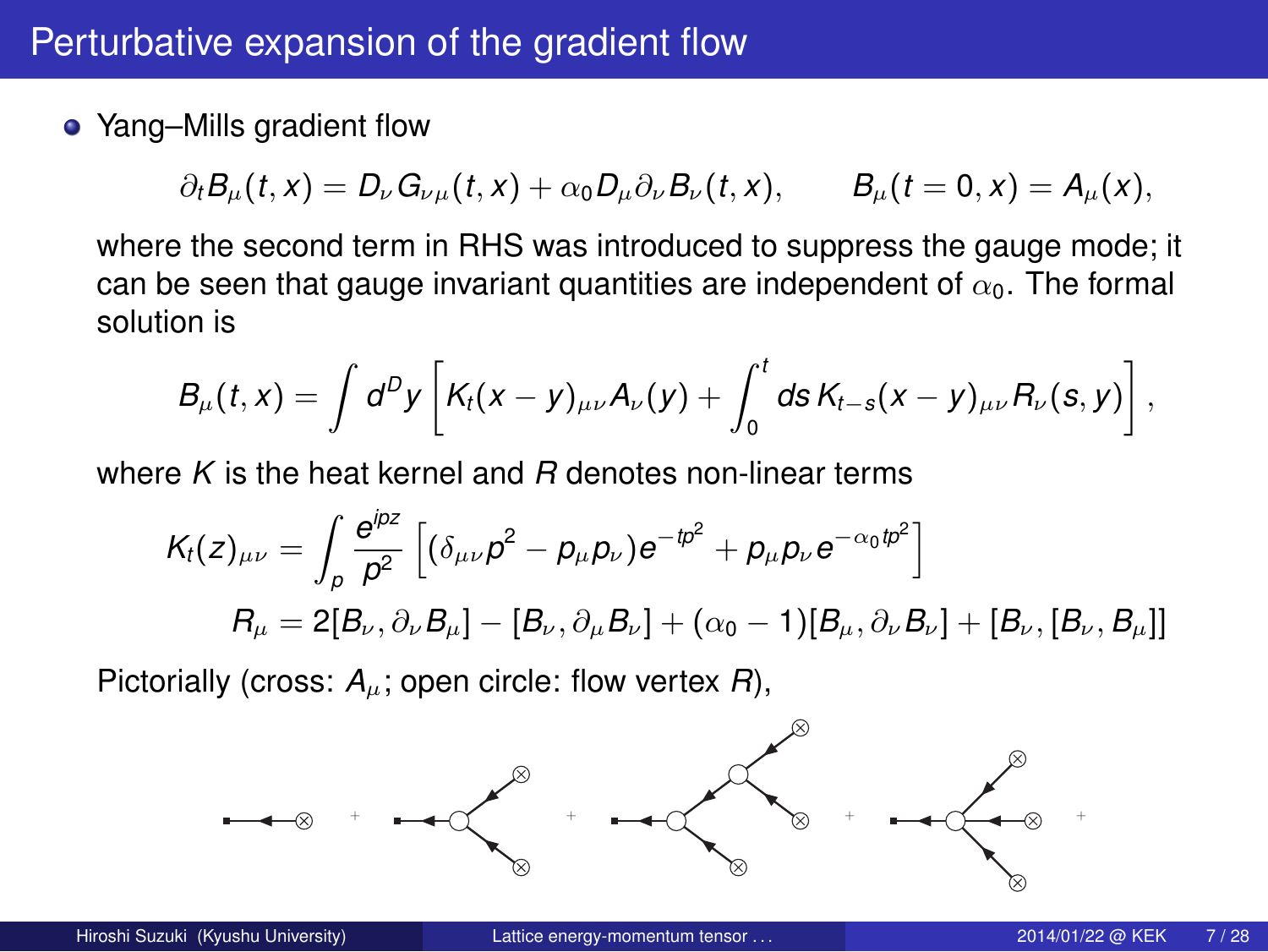## Perturbative expansion of the gradient flow

Quantum correlation function of the flowed gauge field

$$
\langle B_{\mu_1}(t_1,x_1)\cdots B_{\mu_n}(t_n,x_n)\rangle\,,
$$

is obtained by taking the expectation value of the initial value  $A_\mu(x)$ . For example, the contraction of two  $A_\mu$ 's

 $($   $\rightarrow \otimes \otimes \rightarrow \qquad )$  = wwww

produces the propagator of the flowed field

$$
\delta^{ab}g_0^2\frac{1}{(\rho^2)^2}\left[(\delta_{\mu\nu}\rho^2-\rho_\mu\rho_\nu)e^{-(t+s)\rho^2}+\frac{1}{\lambda_0}\rho_\mu\rho_\nu e^{-\alpha_0(t+s)\rho^2}\right]
$$

(where  $t$  and  $s$  are flow times at the end points;  $\lambda_0$  is the conventional gauge parameter). Similarly, for



considering the contraction with the usual Yang–Mills vertex (the full circle)



*,*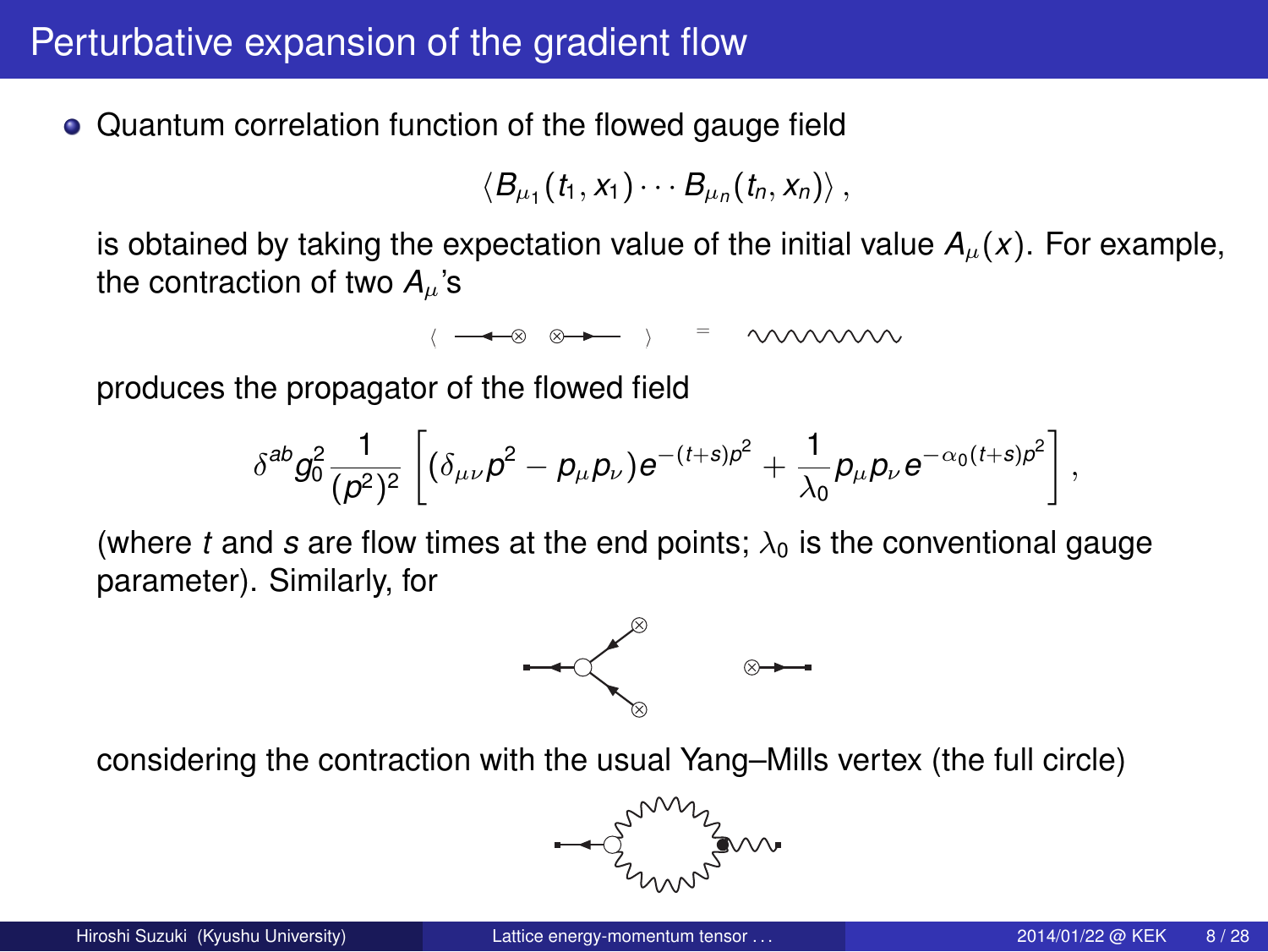## Gauge invariance of the gradient flow

Under the infinitesimal gauge transformation,

$$
B_{\mu}(t,x) \to B_{\mu}(t,x) + D_{\mu}\omega(t,x),
$$

the flow equation

$$
\partial_t B_\mu(t,x) = D_\nu G_{\nu\mu}(t,x) + \alpha_0 D_\mu \partial_\nu B_\nu(t,x)
$$

changes to

$$
\partial_t B_\mu(t,x) = D_\nu G_{\nu\mu}(t,x) + \alpha_0 D_\mu \partial_\nu B_\nu(t,x) - D_\mu (\partial_t - \alpha_0 D_\nu \partial_\nu) \omega(t,x)
$$

• Therefore, by choosing  $\omega(t, x)$  as the solution of

$$
(\partial_t - \alpha_0 D_\nu \partial_\nu) \omega(t, x) = -\delta \alpha_0 \partial_\nu B_\nu(t, x), \qquad \omega(t = 0, x) = 0,
$$

*α*<sup>0</sup> can be changed as

$$
\alpha_0 \to \alpha_0 + \delta \alpha_0
$$

That is,  $B_\mu(t, x)$ 's corresponding to different  $\alpha_0$ 's are related by a gauge transformation

• Also, by choosing  $\omega(t, x)$  as the solution of

$$
(\partial_t - \alpha_0 D_\nu \partial_\nu) \omega(t, x) = 0, \qquad \omega(t = 0, x) = \omega(x),
$$

the *D* dimensional gauge transformation  $\omega(x)$  can be extended to a *D* + 1 dimensional gauge transformation  $\omega(t, x)$  that leaves the flow equation unchanged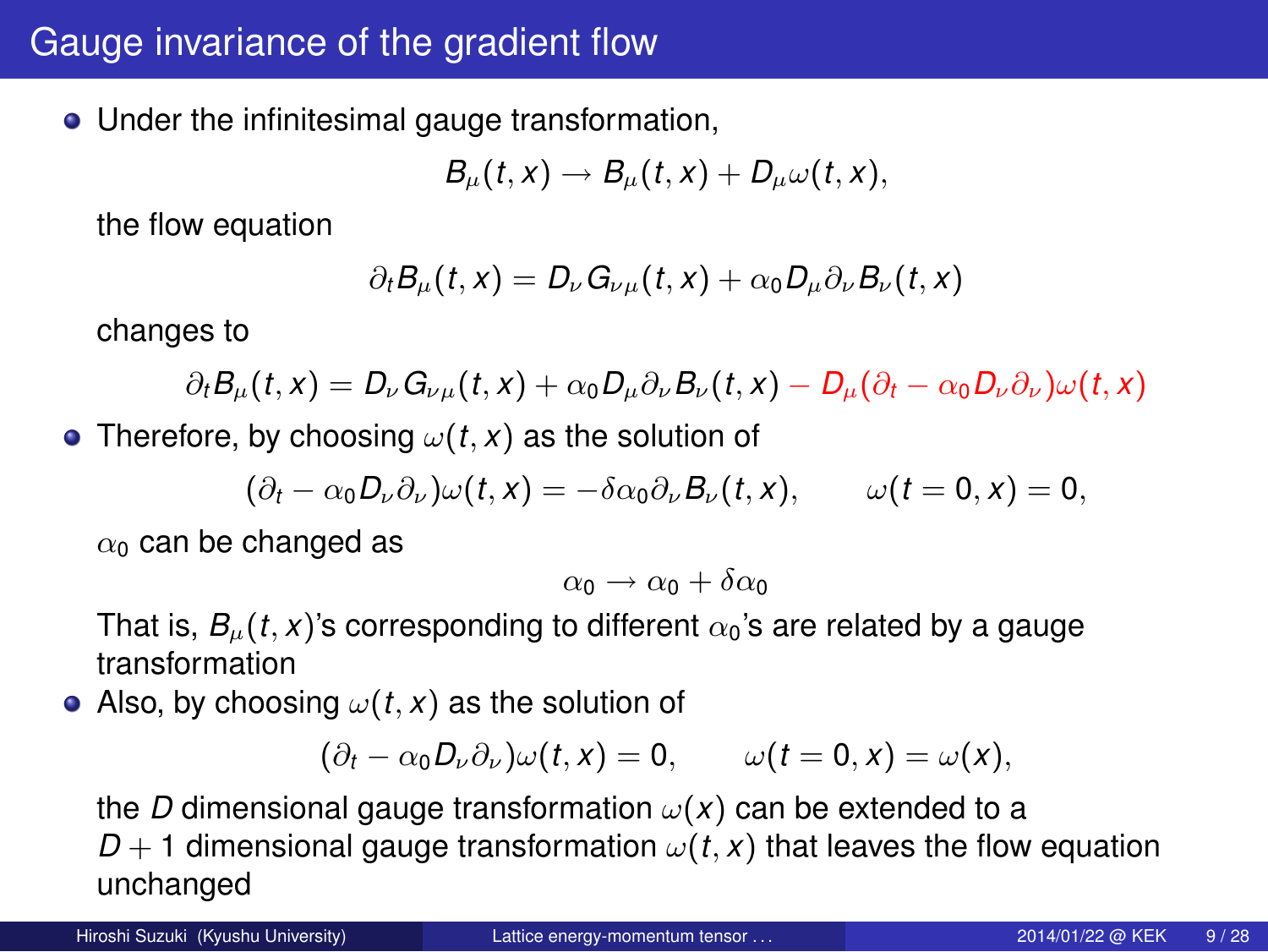## UV finiteness of the gradient flow I

Correlation function of the flowed gauge field

$$
\langle B_{\mu_1}(t_1,x_1)\cdots B_{\mu_n}(t_n,x_n)\rangle\,,\qquad t_1>0,\ldots,t_n>0,
$$

when expressed in terms of renormalized parameters, is UV finite without the wave function renormalization

**•** Tree-level two-point function

 $\langle$ 

$$
\left\langle \tilde{B}_{\mu}^{a}(t, p) \tilde{B}_{\nu}^{b}(s, q) \right\rangle \sim \delta^{ab} g_{0}^{2} \frac{1}{(\rho^{2})^{2}} \left[ \left( \delta_{\mu\nu} p^{2} - p_{\mu} p_{\nu} \right) e^{-(t+s) \rho^{2}} + \frac{1}{\lambda_{0}} p_{\mu} p_{\nu} e^{-\alpha_{0} (t+s) \rho^{2}} \right]
$$

1-loop two point function (those containing only Yang–Mills vertices)

$$
m_{\text{max}} = \frac{1}{\sqrt{2}} \cdot \frac{1}{\sqrt{2}} \cdot \frac{1}{\sqrt{2}} \cdot \frac{1}{\sqrt{2}} \cdot \frac{1}{\sqrt{2}} \cdot \frac{1}{\sqrt{2}} \cdot \frac{1}{\sqrt{2}} \cdot \frac{1}{\sqrt{2}} \cdot \frac{1}{\sqrt{2}} \cdot \frac{1}{\sqrt{2}} \cdot \frac{1}{\sqrt{2}} \cdot \frac{1}{\sqrt{2}} \cdot \frac{1}{\sqrt{2}} \cdot \frac{1}{\sqrt{2}} \cdot \frac{1}{\sqrt{2}} \cdot \frac{1}{\sqrt{2}} \cdot \frac{1}{\sqrt{2}} \cdot \frac{1}{\sqrt{2}} \cdot \frac{1}{\sqrt{2}} \cdot \frac{1}{\sqrt{2}} \cdot \frac{1}{\sqrt{2}} \cdot \frac{1}{\sqrt{2}} \cdot \frac{1}{\sqrt{2}} \cdot \frac{1}{\sqrt{2}} \cdot \frac{1}{\sqrt{2}} \cdot \frac{1}{\sqrt{2}} \cdot \frac{1}{\sqrt{2}} \cdot \frac{1}{\sqrt{2}} \cdot \frac{1}{\sqrt{2}} \cdot \frac{1}{\sqrt{2}} \cdot \frac{1}{\sqrt{2}} \cdot \frac{1}{\sqrt{2}} \cdot \frac{1}{\sqrt{2}} \cdot \frac{1}{\sqrt{2}} \cdot \frac{1}{\sqrt{2}} \cdot \frac{1}{\sqrt{2}} \cdot \frac{1}{\sqrt{2}} \cdot \frac{1}{\sqrt{2}} \cdot \frac{1}{\sqrt{2}} \cdot \frac{1}{\sqrt{2}} \cdot \frac{1}{\sqrt{2}} \cdot \frac{1}{\sqrt{2}} \cdot \frac{1}{\sqrt{2}} \cdot \frac{1}{\sqrt{2}} \cdot \frac{1}{\sqrt{2}} \cdot \frac{1}{\sqrt{2}} \cdot \frac{1}{\sqrt{2}} \cdot \frac{1}{\sqrt{2}} \cdot \frac{1}{\sqrt{2}} \cdot \frac{1}{\sqrt{2}} \cdot \frac{1}{\sqrt{2}} \cdot \frac{1}{\sqrt{2}} \cdot \frac{1}{\sqrt{2}} \cdot \frac{1}{\sqrt{2}} \cdot \frac{1}{\sqrt{2}} \cdot \frac{1}{\sqrt{2}} \cdot \frac{1}{\sqrt{2}} \cdot \frac{1}{\sqrt{2}} \cdot \frac{1}{\sqrt{2}} \cdot \frac{1}{\sqrt{2}} \cdot \frac{1}{\sqrt{2}} \cdot \frac{1}{\sqrt{2}} \cdot \frac{1}{\sqrt
$$

The last counter term comes from rewriting to renormalized parameters as

$$
g_0^2=\mu^{2\varepsilon}g^2Z,\qquad \lambda_0=\lambda Z_3^{-1}
$$

Usually, this becomes UV finite only by taking the wave function renormalization factor into account ...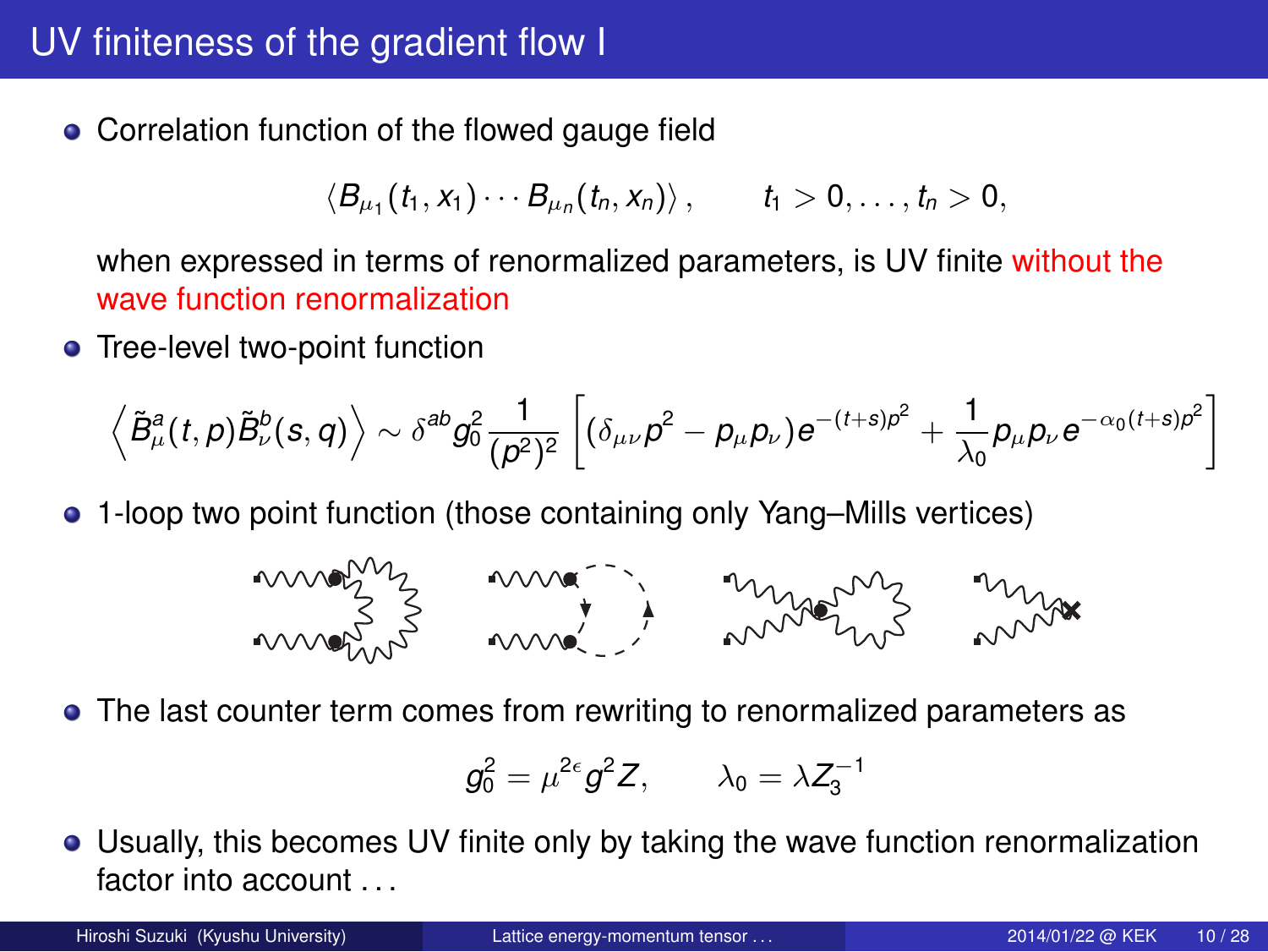## UV finiteness of the gradient flow I

 $\bullet$  ... here, we have also diagrams containing flow vertices



which give rise to the precisely same effect as the wave function renormalization factor

All order proof (Lüscher–Weisz (2011))



 $\bullet$  When a loop contains a vertex in the bulk ( $t > 0$ ), the loop integral contains the flow-time evolution factor *∼ e −t`* 2

which makes the loop integral finite; no bulk counterterm is necessary

 $\bullet$  By using a BRS symmetry, it can be shown that all boundary ( $t = 0$ ) counterterms are those of the Yang–Mills theory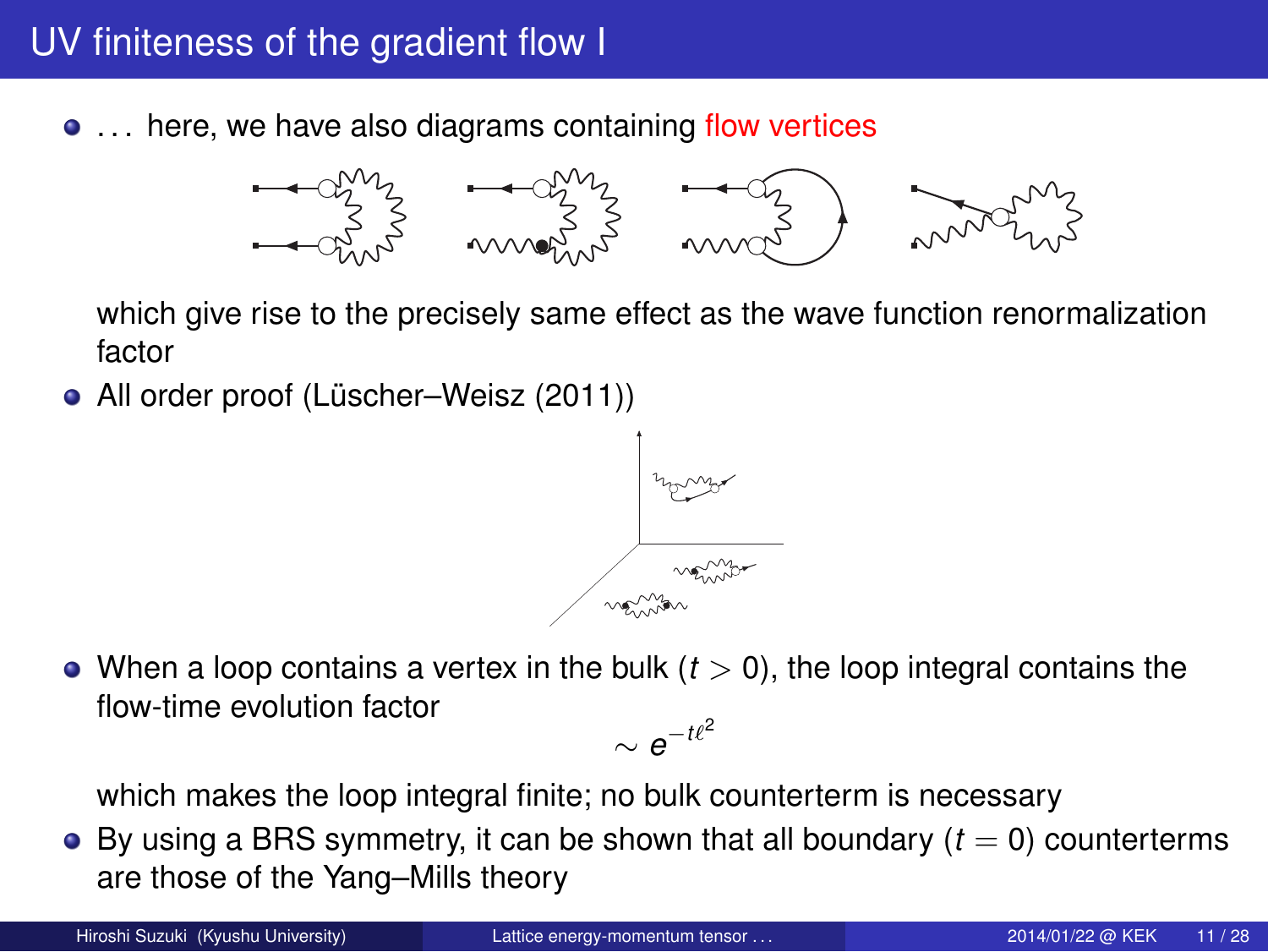# UV finiteness of the gradient flow II

**• Correlation function of the flow gauge field** 

$$
\langle B_{\mu_1}(t_1,x_1)B_{\mu_2}(t_2,x_2)\cdots B_{\mu_n}(t_n,x_n)\rangle\,,\qquad t_1>0,\ldots,t_n>0,
$$

remains finite even for the equal-point product

$$
t_1 \to t_2, \qquad x_1 \to x_2,
$$

$$
\begin{array}{ccc}\n & \rightarrow & \text{Cov}_{\text{V}}^{\text{V}} \\
& \rightarrow & \text{Cov}_{\text{V}}^{\text{V}} \\
& \rightarrow & \text{Cov}_{\text{V}}^{\text{V}} \\
& \rightarrow & \text{Cov}_{\text{V}}^{\text{V}} \\
& \rightarrow & \text{Cov}_{\text{V}}^{\text{V}} \\
& \rightarrow & \text{Cov}_{\text{V}}^{\text{V}} \\
& \rightarrow & \text{Cov}_{\text{V}}^{\text{V}} \\
& \rightarrow & \text{Cov}_{\text{V}}^{\text{V}} \\
& \rightarrow & \text{Cov}_{\text{V}}^{\text{V}} \\
& \rightarrow & \text{Cov}_{\text{V}}^{\text{V}} \\
& \rightarrow & \text{Cov}_{\text{V}}^{\text{V}} \\
& \rightarrow & \text{Cov}_{\text{V}}^{\text{V}} \\
& \rightarrow & \text{Cov}_{\text{V}}^{\text{V}} \\
& \rightarrow & \text{Cov}_{\text{V}}^{\text{V}} \\
& \rightarrow & \text{Cov}_{\text{V}}^{\text{V}} \\
& \rightarrow & \text{Cov}_{\text{V}}^{\text{V}} \\
& \rightarrow & \text{Cov}_{\text{V}}^{\text{V}} \\
& \rightarrow & \text{Cov}_{\text{V}}^{\text{V}} \\
& \rightarrow & \text{Cov}_{\text{V}}^{\text{V}} \\
& \rightarrow & \text{Cov}_{\text{V}}^{\text{V}} \\
& \rightarrow & \text{Cov}_{\text{V}}^{\text{V}} \\
& \rightarrow & \text{Cov}_{\text{V}}^{\text{V}} \\
& \rightarrow & \text{Cov}_{\text{V}}^{\text{V}} \\
& \rightarrow & \text{Cov}_{\text{V}}^{\text{V}} \\
& \rightarrow & \text{Cov}_{\text{V}}^{\text{V}} \\
& \rightarrow & \text{Cov}_{\text{V}}^{\text{V}} \\
& \rightarrow & \text{Cov}_{\text{V}}^{\text{V}} \\
& \rightarrow & \text{Cov}_{\text{V}}^{\text{V}} \\
& \rightarrow & \text{Cov}_{\text{V}}^{\text{V}} \\
& \rightarrow & \text{Cov}_{\text{V}}^{\text{V}} \\
& \rightarrow & \text{Cov}_{\text{V}}^{\text{V}} \\
& \rightarrow & \text{Cov}_{\text{V}}^{\text{V}} \\
& \rightarrow & \text{Cov}_{\text{V}}^{\text{V}} \\
& \rightarrow & \text{Cov}_{\text{V}}^{\text{V}} \\
& \rightarrow &
$$

- The new loop always contains the flow-time evolution factor *∼ e −t`* 2 and this makes integral finite; no new UV divergence arises
- This is an extremely powerful property!

 $B_{\mu}(t,x)B_{\nu}(t,x)|_{\textrm{Dimensional Regulation}} = \left. B_{\mu}(t,x)B_{\nu}(t,x)\right|_{\textrm{Lattice}}$ 

On the other hand, the difficulty in the present problem comes from

$$
(A_{R})_{\mu}(x)(A_{R})_{\nu}(x)|_{\text{Dimensional Regulation}} \neq (A_{R})_{\mu}(x)(A_{R})_{\nu}(x)|_{\text{lattice}}
$$

Using this property of the gradient flow, we relate a certain quantity defined by the gradient flow and EMT in the dimensional regularization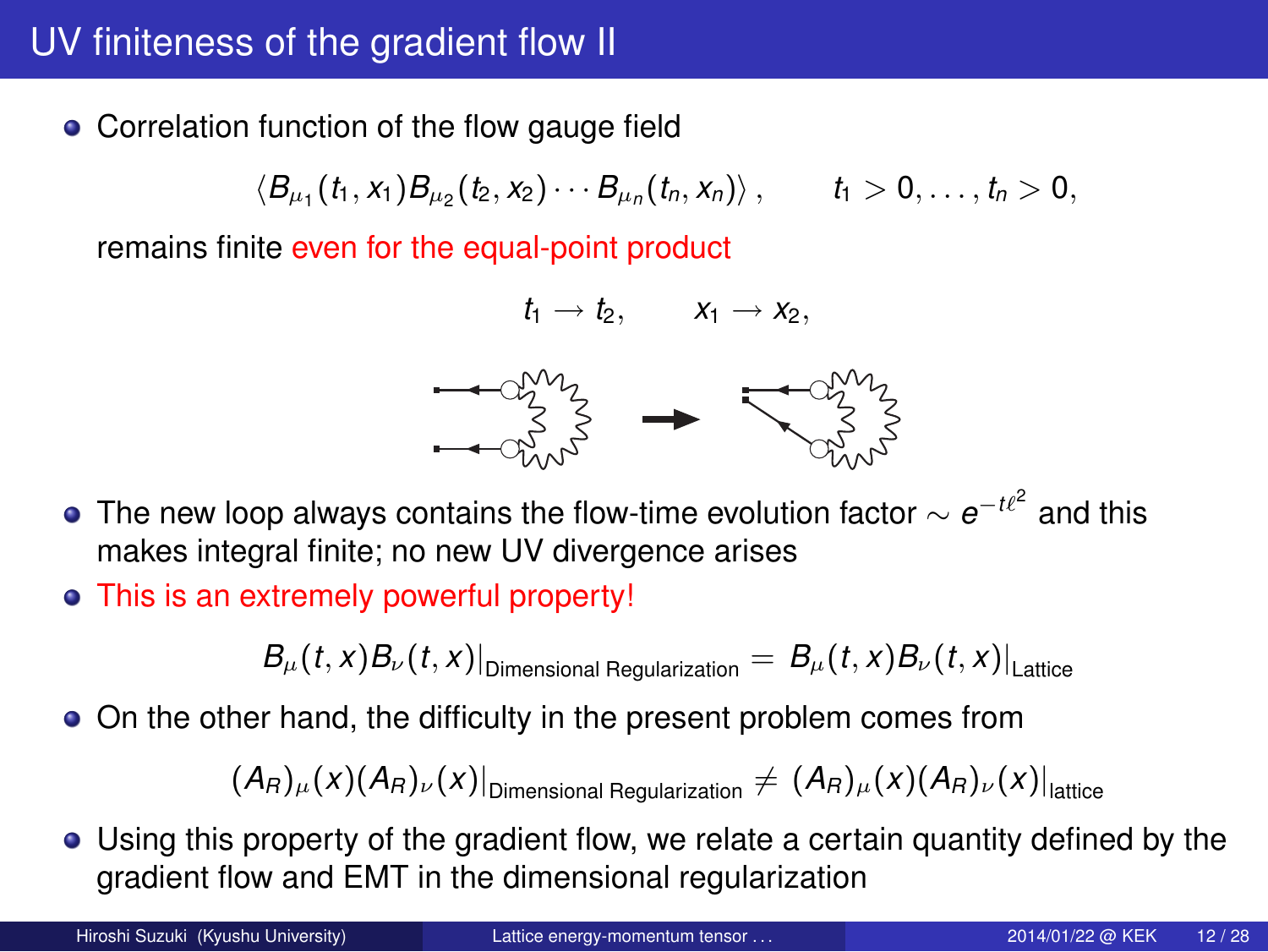## EMT in the dimensional regularization

**•** *SU*(*N*) Yang–Mills theory in *D* = 4 – 2 $\epsilon$  dimensions

$$
S=\frac{1}{4g_0^2}\int d^Dx F^a_{\mu\nu}(x)F^a_{\mu\nu}(x)
$$

Assuming the dimensional regularization, since it preserves the translational invariance, the naive expression

$$
T_{\mu\nu}(x)=\frac{1}{g_0^2}\left[F_{\mu\rho}^a(x)F_{\nu\rho}^a(x)-\frac{1}{4}\delta_{\mu\nu}F_{\rho\sigma}^a(x)F_{\rho\sigma}^a(x)\right]
$$

fulfills the correct WT relation

$$
\langle \partial_{\mu} T_{\mu\nu}(x) \mathcal{O}(y) \mathcal{O}(z) \cdots \rangle = -\delta(x-y) \langle \partial_{\nu} \mathcal{O}(y) \mathcal{O}(z) \cdots \rangle + \cdots
$$

- It follows from this that  $T_{\mu\nu}(x)$  does not receive the multiplicative renormalization
- So, we define a renormalized (finite) EMT by subtracting VEV, with dimensional regularization,

$$
\left\{T_{\mu\nu}\right\}_{R}(x)=T_{\mu\nu}(x)-\left\langle T_{\mu\nu}(x)\right\rangle
$$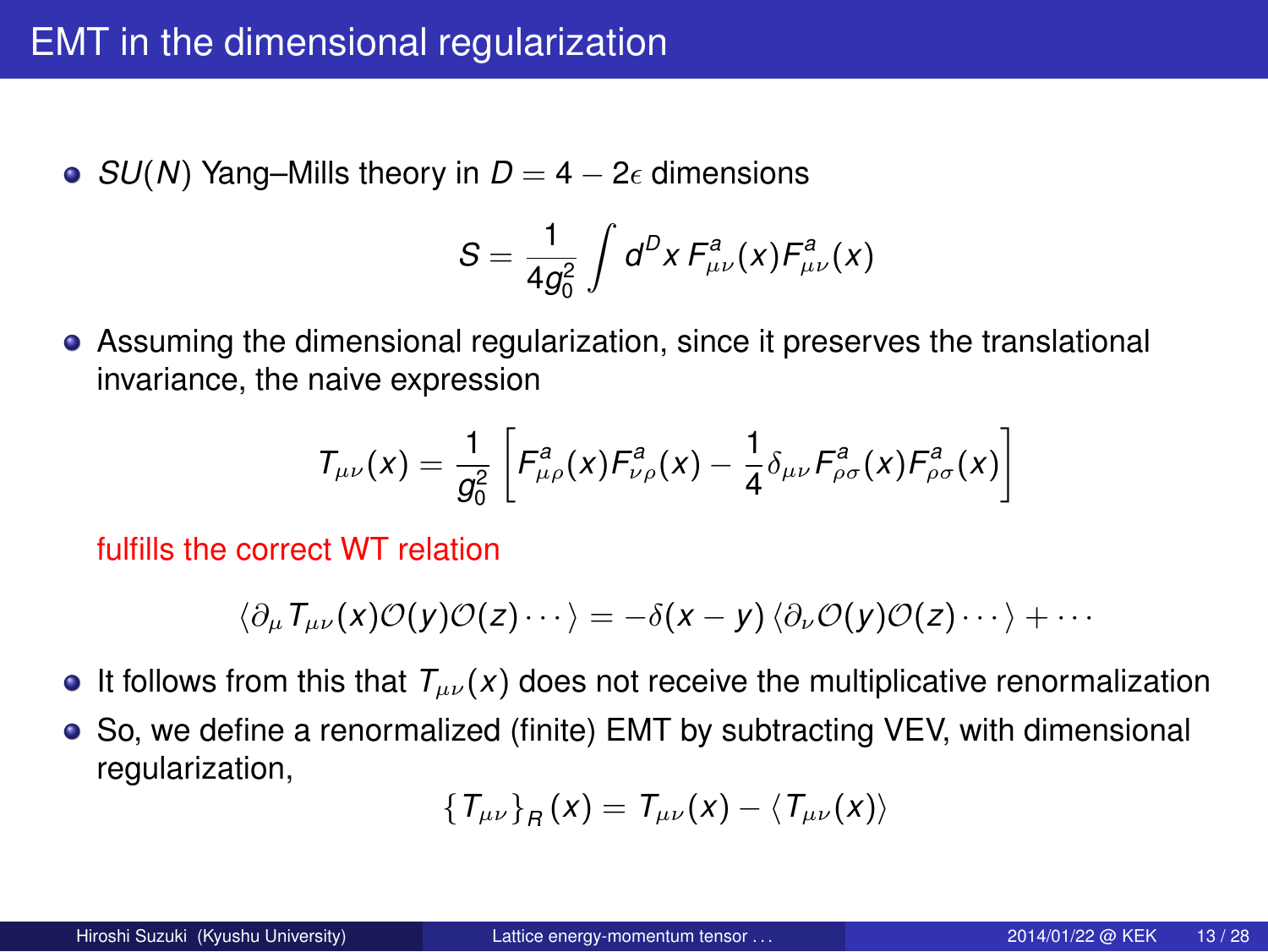#### Local product in finite flow time and EMT

Now, we consider the following dim. 4 gauge invariant combinations of the flowed field;

$$
\begin{aligned} U_{\mu\nu}(t,x) &\equiv G_{\mu\rho}^a(t,x)G_{\nu\rho}^a(t,x) - \frac{1}{4}\delta_{\mu\nu}G_{\rho\sigma}^a(t,x)G_{\rho\sigma}^a(t,x) \\ E(t,x) &\equiv \frac{1}{4}G_{\mu\nu}^a(t,x)G_{\mu\nu}^a(t,x) \end{aligned}
$$

- The flow equation is a diffusion equation whose diffusion length is *∼ √* 8*t*. So, in *t*  $\rightarrow$  0 limit,  $U_{\mu\nu}(t, x)$  and  $E(t, x)$  can be regarded as local operators in *D* dimensional *x* space
- Moreover, from the UV finiteness of the gradient flow, these are UV finite
- From these facts, for *t →* 0, above local products can be expressed by an asymptotic series of *D* dimensional renormalized operators (coefficients will be finite too):

$$
U_{\mu\nu}(t,x) = \alpha_U(t) \left[ \{ T_{\mu\nu} \}_R(x) - \frac{1}{4} \delta_{\mu\nu} \{ T_{\rho\rho} \}_R(x) \right] + O(t),
$$
  

$$
E(t,x) = \langle E(t,x) \rangle + \alpha_E(t) \{ T_{\rho\rho} \}_R(x) + O(t),
$$

Here, we have used the fact that  $U_{\mu\nu}(x)$  is traceless for  $D = 4$ .  $O(t)$  is the contribution of operators with dim. 6 or higher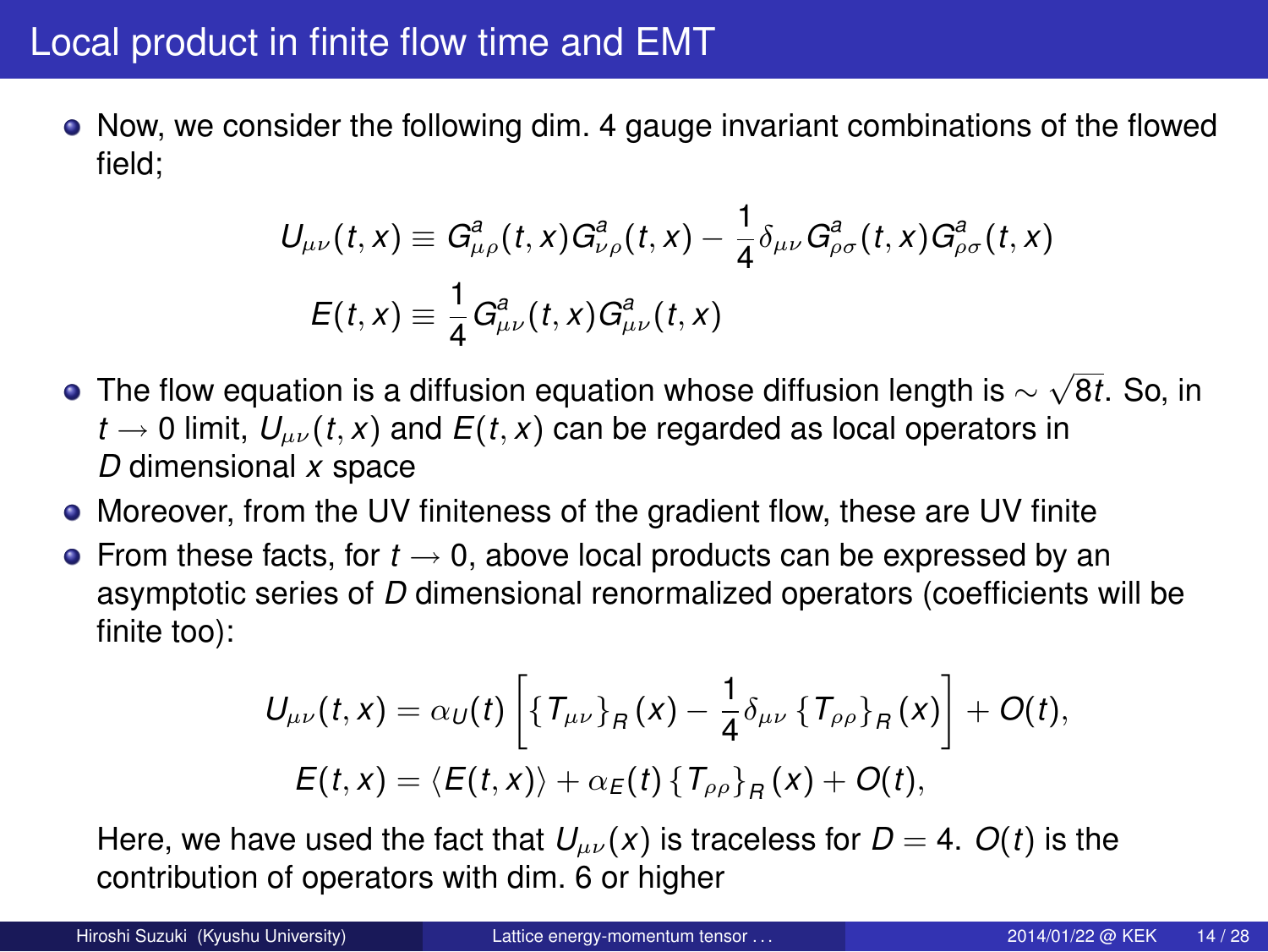# Local product in finite flow time and EMT

• From the above expansions,

$$
U_{\mu\nu}(t,x) = \alpha_U(t) \left[ \{ T_{\mu\nu} \}_R(x) - \frac{1}{4} \delta_{\mu\nu} \{ T_{\rho\rho} \}_R(x) \right] + O(t),
$$
  

$$
E(t,x) = \langle E(t,x) \rangle + \alpha_E(t) \{ T_{\rho\rho} \}_R(x) + O(t),
$$

by eliminating the trace part  $\{T_{\rho\rho}\}_R(x)$ , we have

$$
\left\{T_{\mu\nu}\right\}_R(x) = \frac{1}{\alpha_U(t)}U_{\mu\nu}(t,x) + \frac{1}{4\alpha_E(t)}\delta_{\mu\nu}\left[E(t,x) - \langle E(t,x) \rangle\right] + O(t)
$$

- Therefore, if we know the  $t\to 0$  behavior of the coefficients  $\alpha_U(t)$  and  $\alpha_E(t)$ , the EMT can be obtained by  $t \to 0$  limit of the combination in RHS
- Now we show that  $\alpha_U(t)$  and  $\alpha_E(t)$  for  $t \to 0$  can be determined by perturbation theory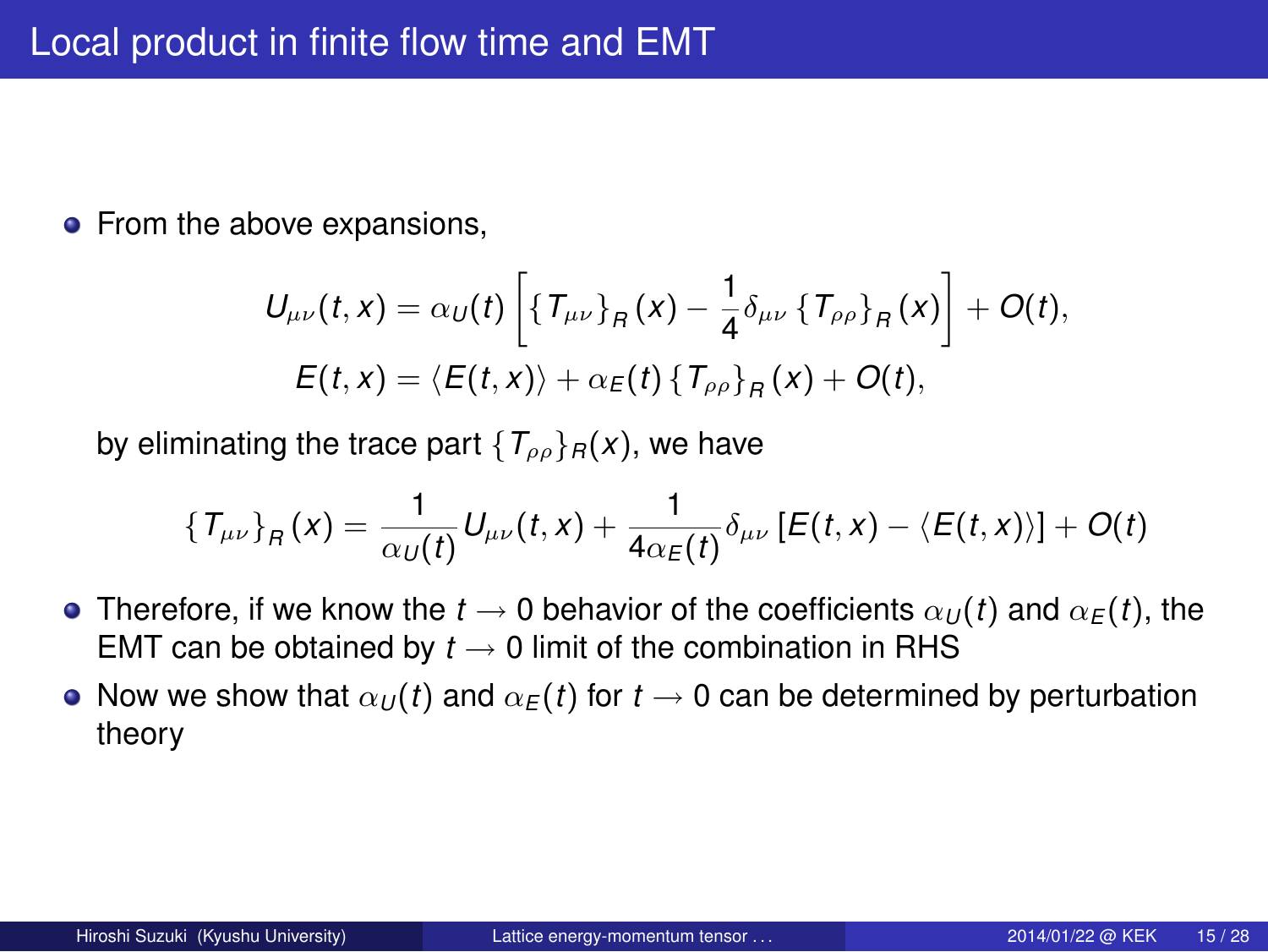# Renormalization group argument

• We apply

$$
\left(\mu \frac{\partial}{\partial \mu}\right)_0, \qquad \mu: \text{ renormalization scale, 0: bare quantities fixed}
$$

to both sides of

$$
U_{\mu\nu}(t,x) = \alpha_U(t) \left[ \{ T_{\mu\nu} \}_R(x) - \frac{1}{4} \delta_{\mu\nu} \{ T_{\rho\rho} \}_R(x) \right] + O(t),
$$
  

$$
E(t,x) = \langle E(t,x) \rangle + \alpha_E(t) \{ T_{\rho\rho} \}_R(x) + O(t)
$$

Expressed in terms of bare quantities, LHS does not contain *µ*. So,

$$
\left(\mu \frac{\partial}{\partial \mu}\right)_0 \alpha_U(t) \left[ \{T_{\mu\nu}\}_R(x) - \frac{1}{4} \delta_{\mu\nu} \{T_{\rho\rho}\}_R(x) \right] = 0,
$$
  

$$
\left(\mu \frac{\partial}{\partial \mu}\right)_0 \alpha_E(t) \{T_{\rho\rho}\}_R(x) = 0
$$

Further, since the EMT is not renormalized (it is a bare quantity),

$$
\left(\mu\frac{\partial}{\partial\mu}\right)_0 \alpha_{U,E}(t) = 0
$$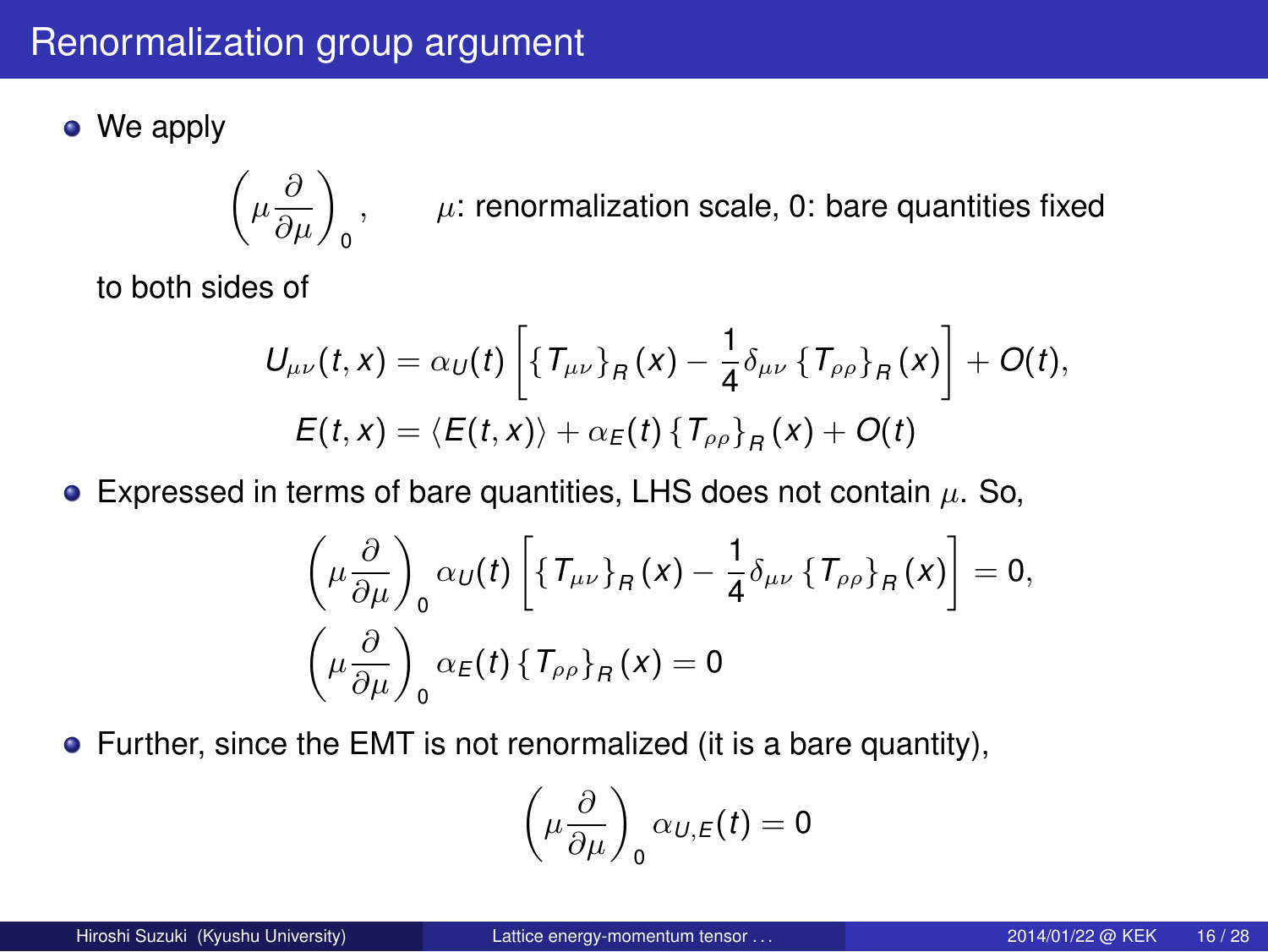## Renormalization group argument

**•** Introducing the  $β$  function,

$$
\beta \equiv \left(\mu\frac{\partial}{\partial\mu}\right)_0{\bf g}
$$

the above relation becomes

$$
\left(\mu\frac{\partial}{\partial\mu}+\beta\frac{\partial}{\partial g}\right)\alpha_{U,E}(t)(g;\mu)=0
$$

● This implies that in terms of the running coupling  $\bar{g}$  defined by

$$
q\frac{d\bar{g}(q)}{dq}=\beta\left(\bar{g}(q)\right),\qquad \bar{g}(q=\mu)=g,
$$

the coefficients do not depend on the renormalization scale:

$$
\alpha_{U,E}(t)(\bar{g}(q);q)=\alpha_{U,E}(t)(\bar{g}(q');q').
$$

• So, we may set

$$
q=\mu,\qquad q'=\frac{1}{\sqrt{8t}}
$$

and thus

$$
\alpha_{U,E}(t)(g;\mu) = \alpha_{U,E}(t)(\bar{g}(1/\sqrt{8t});1/\sqrt{8t})
$$

Because of the asymptotic freedom,  $\bar{g}(1/\sqrt{8t}) \to 0$  for  $t \to 0$ . The coefficients can evaluated by the perturbation theory (a sort of factorization)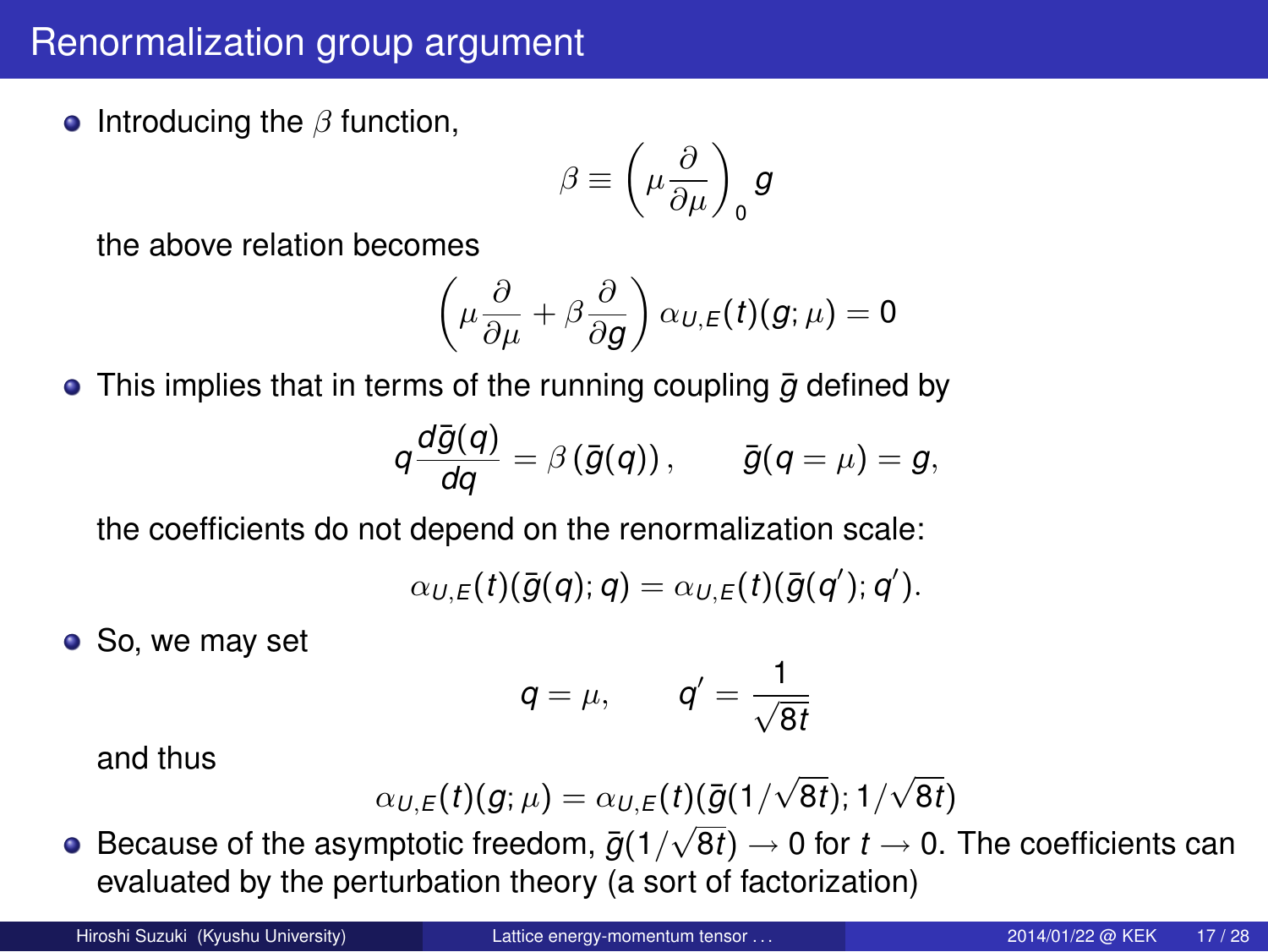#### Perturbative calculation of coefficients

To find the coefficients in next to the leading order, we need to evaluate following flow-line Feynman diagrams

 $\bullet$  In terms of the renormalized gauge coupling in the  $\overline{\text{MS}}$  scheme,

$$
\alpha_U(t)(g;\mu) = g^2 \left\{ 1 + 2b_0 \left[ \ln(\sqrt{8t}\mu) + \bar{s}_1 \right] g^2 + O(g^4) \right\},
$$
  

$$
\alpha_E(t)(g;\mu) = \frac{1}{2b_0} \left\{ 1 + 2b_0 \bar{s}_2 g^2 + O(g^4) \right\},
$$

where

$$
\bar{s}_1=\frac{7}{16}+\frac{1}{2}\gamma_E-\text{ln}\,2,\qquad \bar{s}_2=\frac{109}{176}-\frac{b_1}{2b_0^2}=\frac{383}{1936},
$$

and  $b_0 = 11N/(48\pi^2)$  and  $b_1 = 17N^2/(384\pi^4)$  are the first two coefficients of the  $\beta$  function; we see that  $\alpha_{U,E}(t)$  are actually UV finite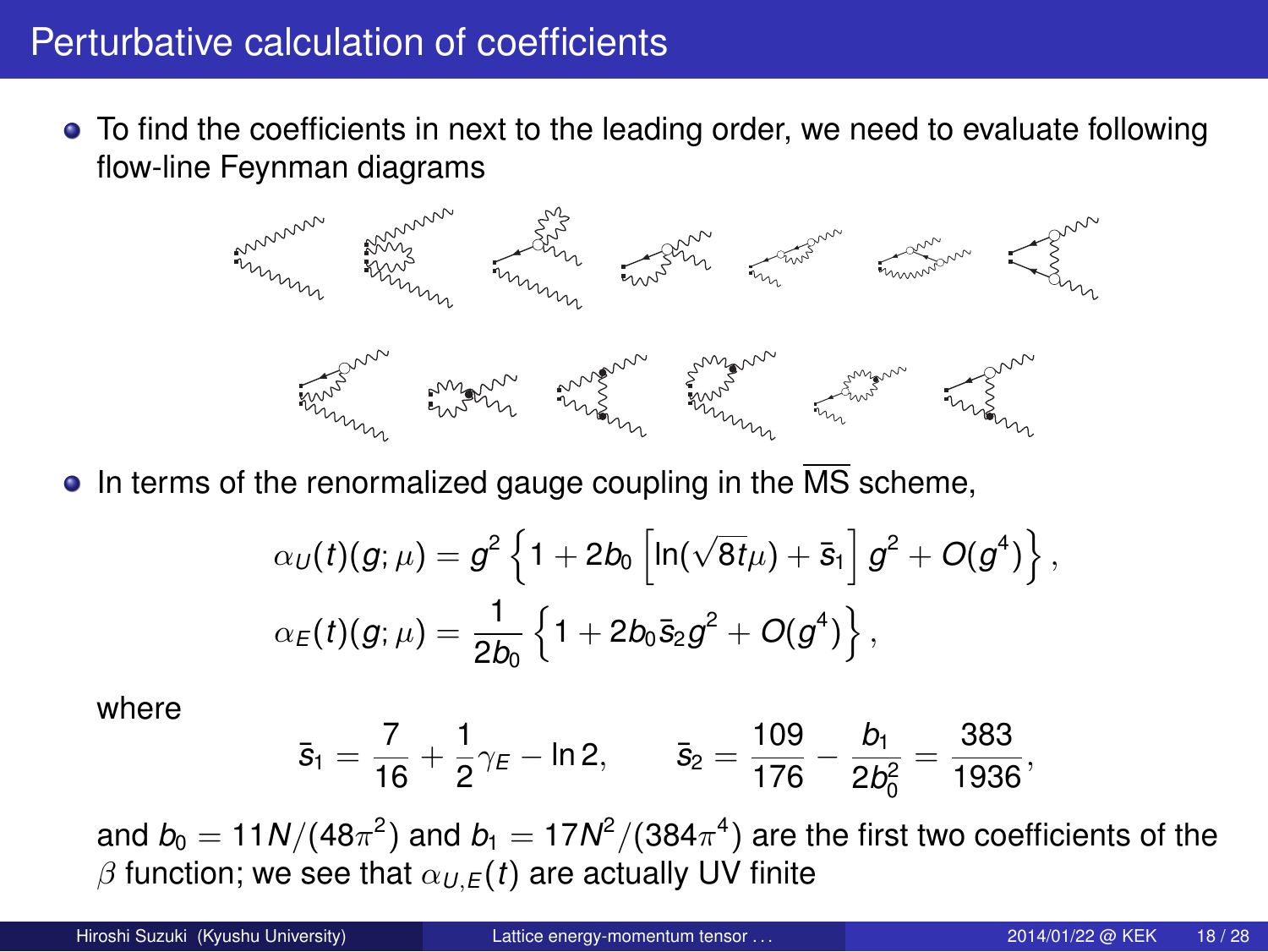## Master formula

• By the RG argument,

$$
\alpha_U(t) = \bar{g}(1/\sqrt{8t})^2 \left\{ 1 + 2b_0 \bar{s}_1 \bar{g}(1/\sqrt{8t})^2 + O(\bar{g}^4) \right\},\,
$$
  

$$
\alpha_E(t) = \frac{1}{2b_0} \left\{ 1 + 2b_0 \bar{s}_2 \bar{g}(1/\sqrt{8t})^2 + O(\bar{g}^4) \right\},\,
$$

where

$$
\bar{g}(q)^2 = \frac{1}{b_0 \ln(q^2/\Lambda^2)} - \frac{b_1 \ln[\ln(q^2/\Lambda^2)]}{b_0^3 \ln^2(q^2/\Lambda^2)} + O\left(\frac{\ln^2[\ln(q^2/\Lambda^2)]}{\ln^3(q^2/\Lambda^2)}\right)
$$

**•** Gathering all the above arguments,

$$
\left\{T_{\mu\nu}\right\}_R(x) = \lim_{t \to 0} \left\{\frac{1}{\alpha_U(t)}U_{\mu\nu}(t,x) + \frac{1}{4\alpha_E(t)}\delta_{\mu\nu}\left[E(t,x) - \langle E(t,x) \rangle\right]\right\}
$$

- This extracts a correctly normalized conserved EMT from local products defined by the gradient flow
- Correlation functions of the quantities in RHS can (in principle) be computed non-perturbatively by using lattice regularization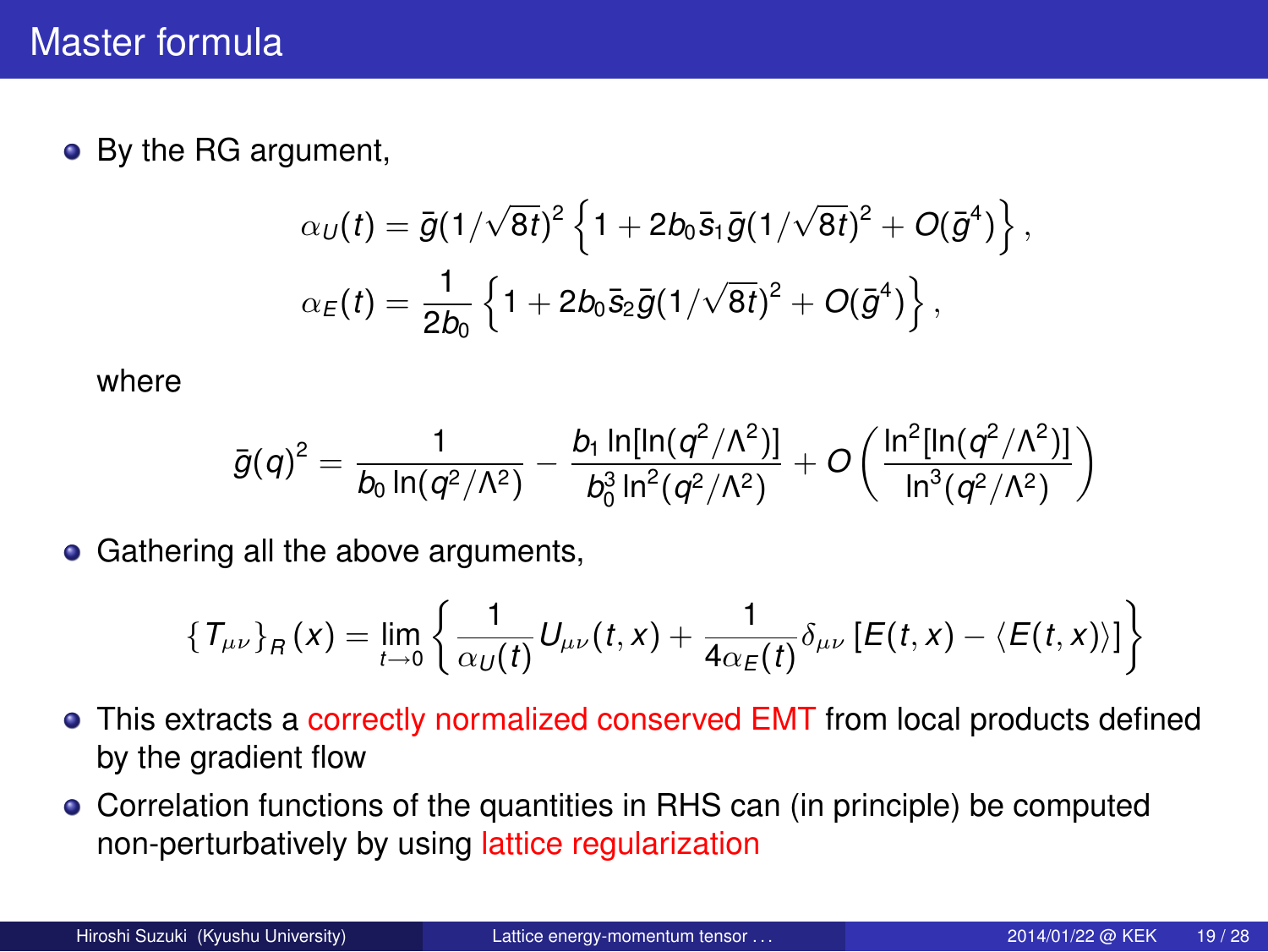#### Master formula

• The master formula for EMT

$$
\{T_{\mu\nu}\}_R(x) = \lim_{t\to 0}\left\{\frac{1}{\alpha_U(t)}U_{\mu\nu}(t,x) + \frac{1}{4\alpha_E(t)}\delta_{\mu\nu}\left[E(t,x) - \langle E(t,x)\rangle\right]\right\}
$$

- Correlation functions of the quantities in RHS can (in principle) be computed non-perturbatively by using lattice regularization
- The ordering of the limits is very important: first *a →* 0 (continuum Yang–Mills) and then  $t \rightarrow 0$
- Practically, we cannot simply take *a →* 0 so we should take *t* as small as possible in the window *√*  $\overline{1}$

$$
a\ll \sqrt{8t}\ll \frac{1}{\Lambda}
$$

and the applicability is not obvious a priori. . .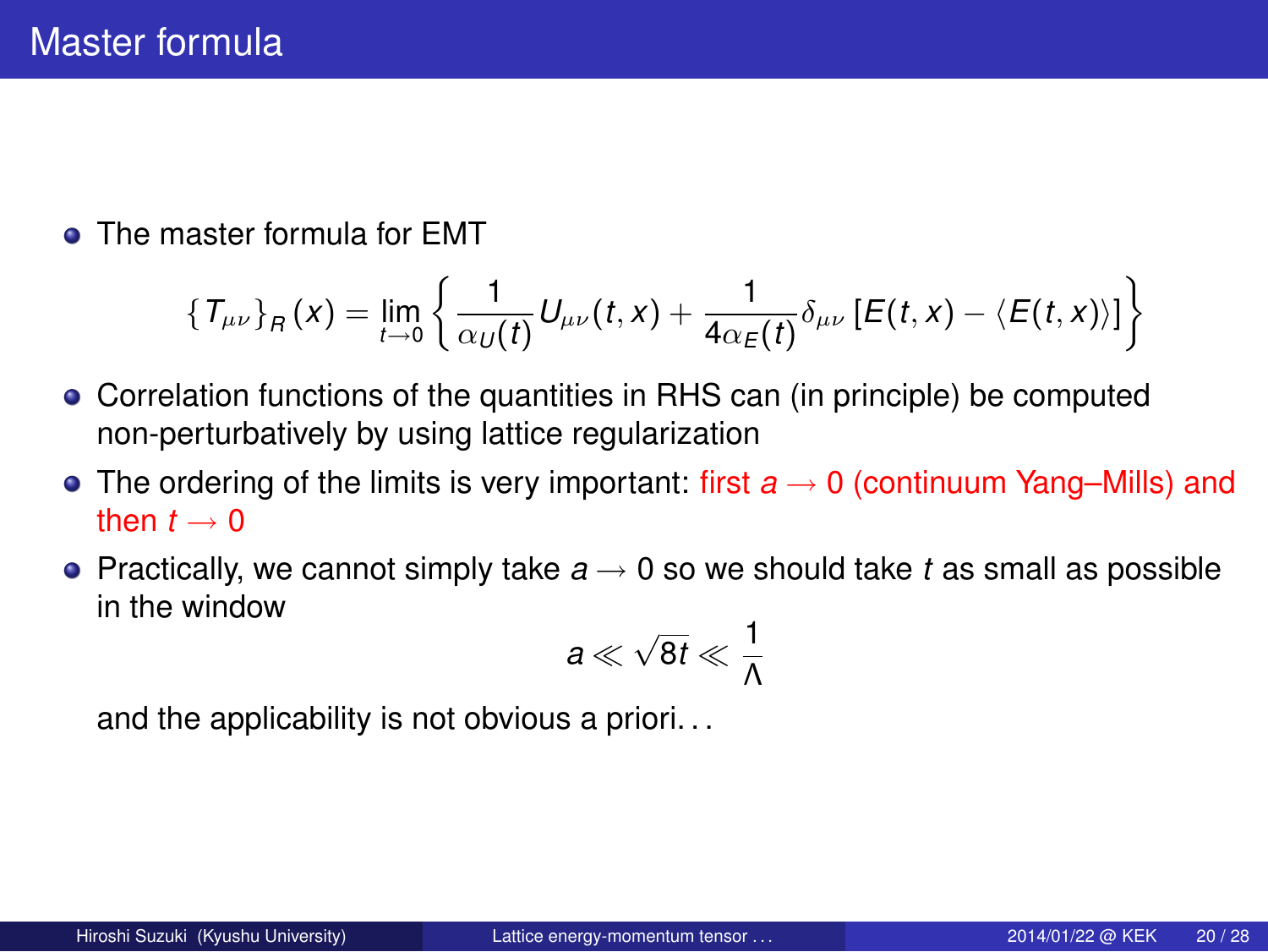## Matching with the perturbation theory

Example: 1-point function of the "energy" operator (Lüscher (2010))

$$
t^2\left\langle E(t,x)\right\rangle=\frac{3(N^2-1)}{128\pi^2}\bar g(1/\sqrt{8t})^2\left[1+2b_0\bar g(1/\sqrt{8t})^2+O(\bar g^4)\right],
$$

where, in the MS scheme,

$$
c\equiv \frac{\gamma_E}{2}+\frac{26}{33}-\frac{9}{22}\ln 3
$$

With the 4-loop running coupling

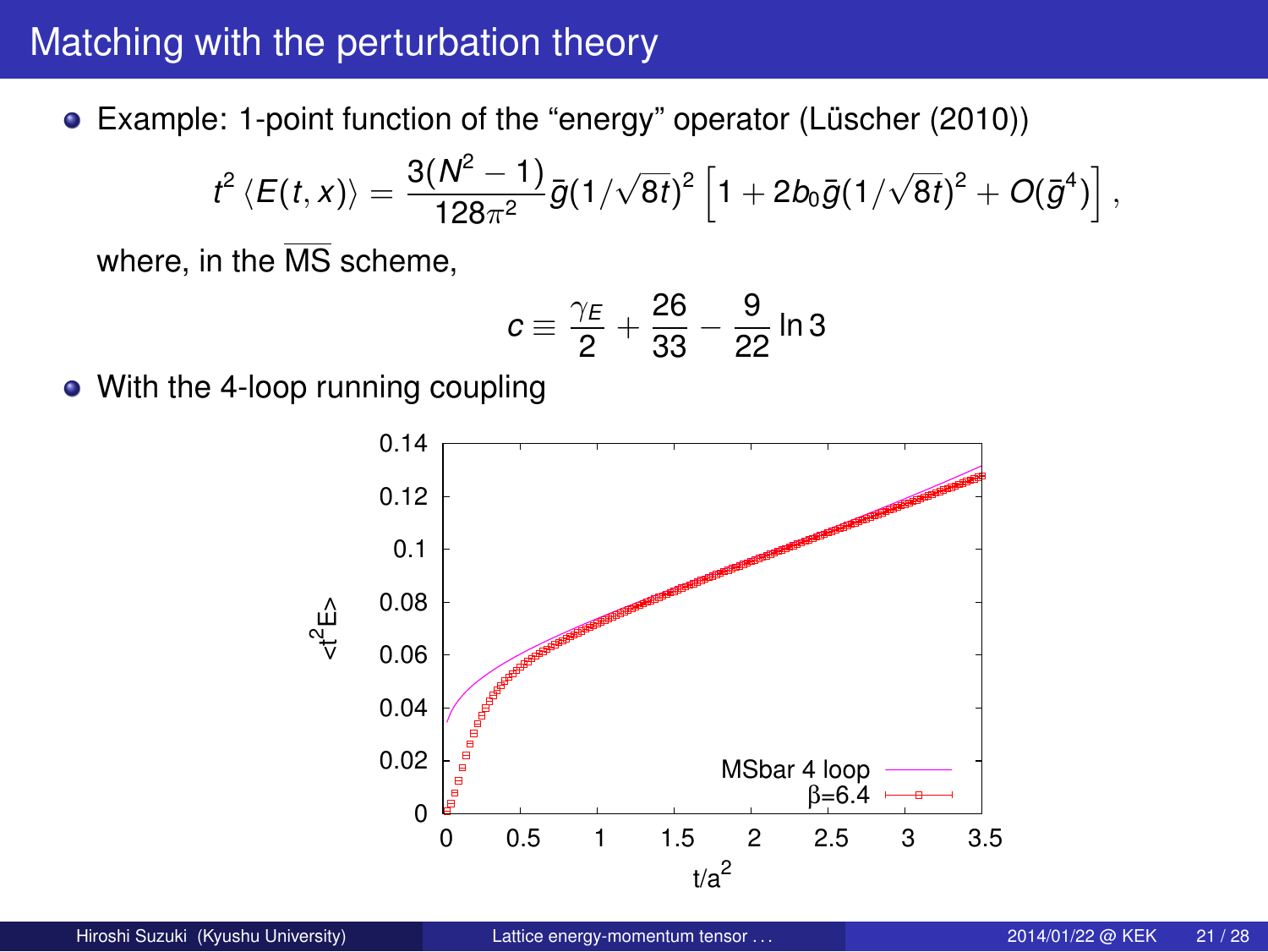- First physical application! (Asakawa–Hatsuda–Itou–Kitazawa–H.S. (FlowQCD Collaboration))
- The objective of this workshop
- Bulk thermodynamical quantities are obtained by the expectation value of EMT just at that temperature (no integration wrt the temperature)
- "Trace anomaly", or the interaction measure,

$$
\langle \varepsilon - 3p \rangle_T = - \left\langle \left\{ T_{\mu\mu} \right\}_R (x) \right\rangle_T,
$$

**•** Entropy density

$$
\langle \varepsilon + \rho \rangle_T = - \left\langle \{ \mathcal{T}_{00} \}_\mathit{F} \left( x \right) \right\rangle_T + \frac{1}{3} \sum_{i=1,2,3} \left\langle \{ \mathcal{T}_{ii} \}_\mathit{F} \left( x \right) \right\rangle_T,
$$

We do not need to determine the overall normalization (or the non-perturbative *β* function) separately!; the normalization is already fixed in the master formula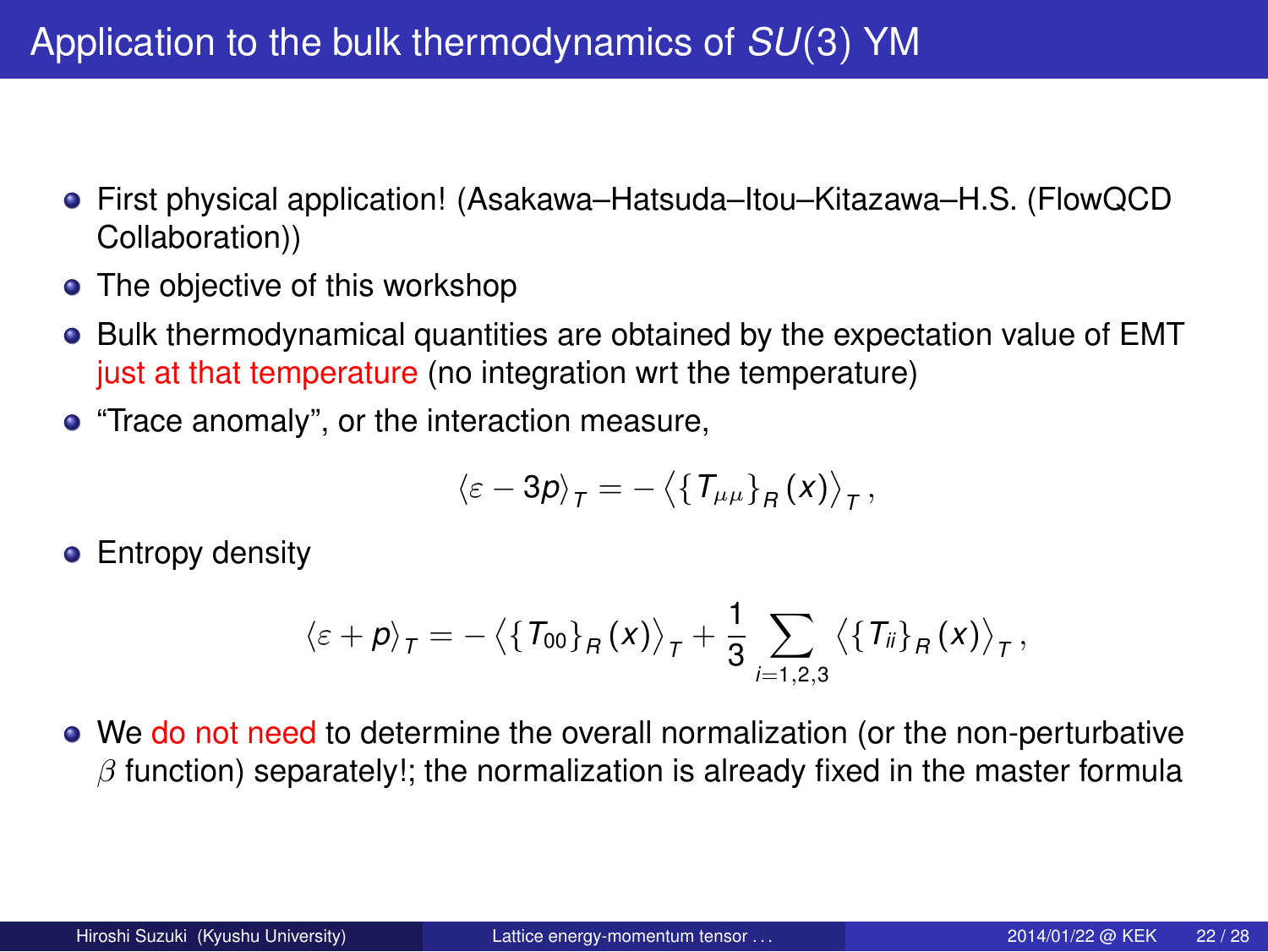- Wilson plaquette action, 1 pseudo-heatbath sweep and 5 over-relaxations
- $N_s^3 \times N_\tau = 32^3 \times (6, 8, 10, 32)$

| Ν.                | 6.   | 8. | 10                                                 | $T/T_c$      |
|-------------------|------|----|----------------------------------------------------|--------------|
| $\beta = 6/g_0^2$ | 5.89 |    | 6.20 6.40 6.56 1.65<br>6.02 6.20 6.36<br>6.06 6.20 | 1.24<br>0.99 |

- For each parameter set, 300 configurations separated by 200–500 sweeps
- Wilson flow: 4th order Runge–Kutta with  $\epsilon/a^2 = 0.025$
- Scale setting: *β ↔ a*Λ from ALPHA Collaboration), *aT<sup>c</sup>* at *β* = 6*.*20 from Boyd et al.
- $\bullet$  4-loop running coupling in  $\overline{\text{MS}}$  scheme used in the coefficients
- Clover-type field strength  $G_{\mu\nu}^a(x)$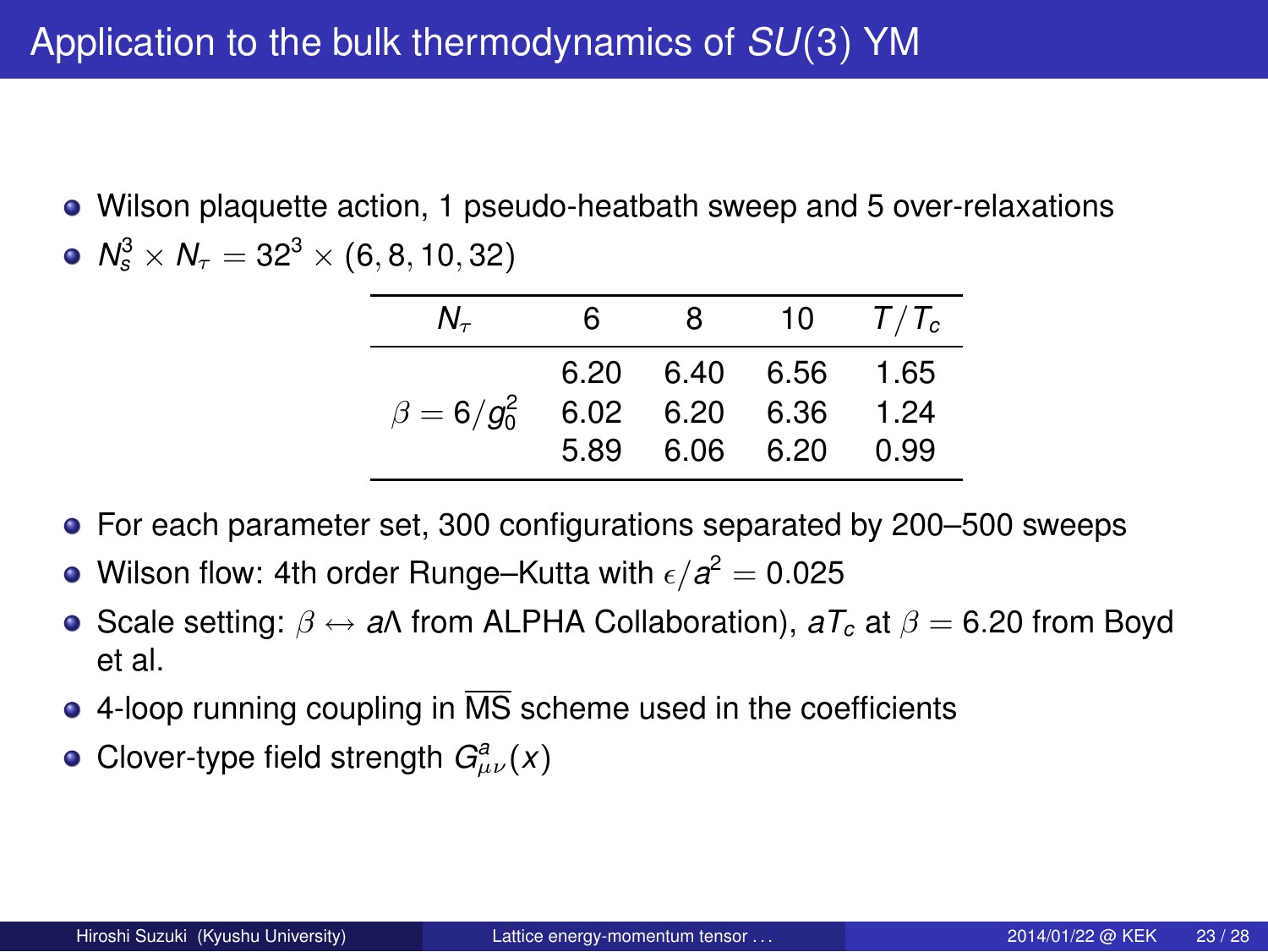Thermal expectation values versus the flow time *<sup>√</sup>* 8*t*



We observe plateau behavior for 2*a < √* <sup>8</sup>*<sup>t</sup>* (and for *<sup>√</sup>* 8*t <* 1*/*(2*T*)) which may be regarded as would-be *t →* 0 limit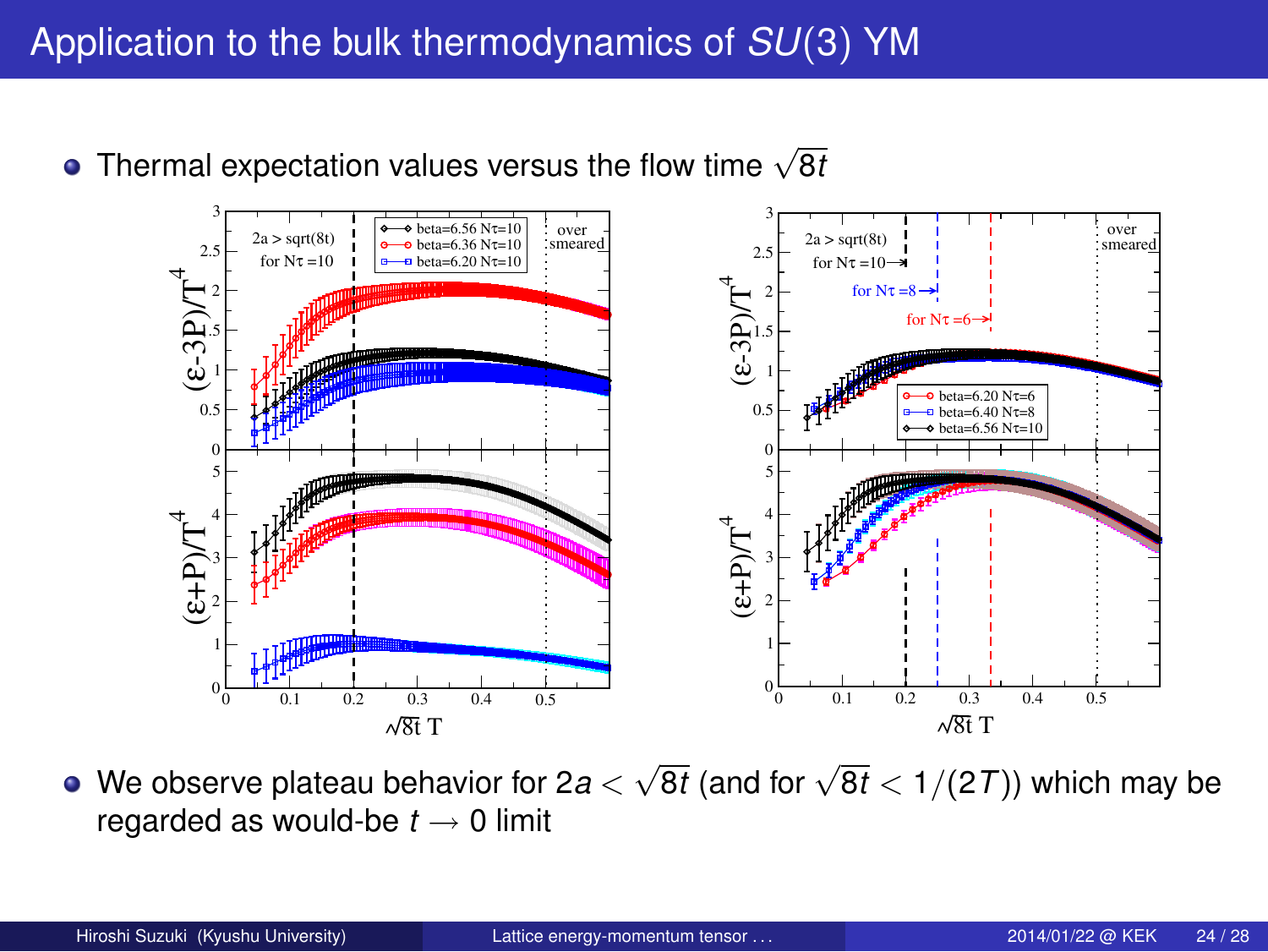

Figure: cf. Boyd et al. (1996); Borsanyi et al. (2012)

Consistent within 2*σ*; quite encouraging! A much comprehensive study using finer and larger lattices is carrying out

| Hiroshi Suzuki (Kyushu University) | Lattice energy-momentum tensor | 2014/01/22 @ KEK | 25/28 |
|------------------------------------|--------------------------------|------------------|-------|
|------------------------------------|--------------------------------|------------------|-------|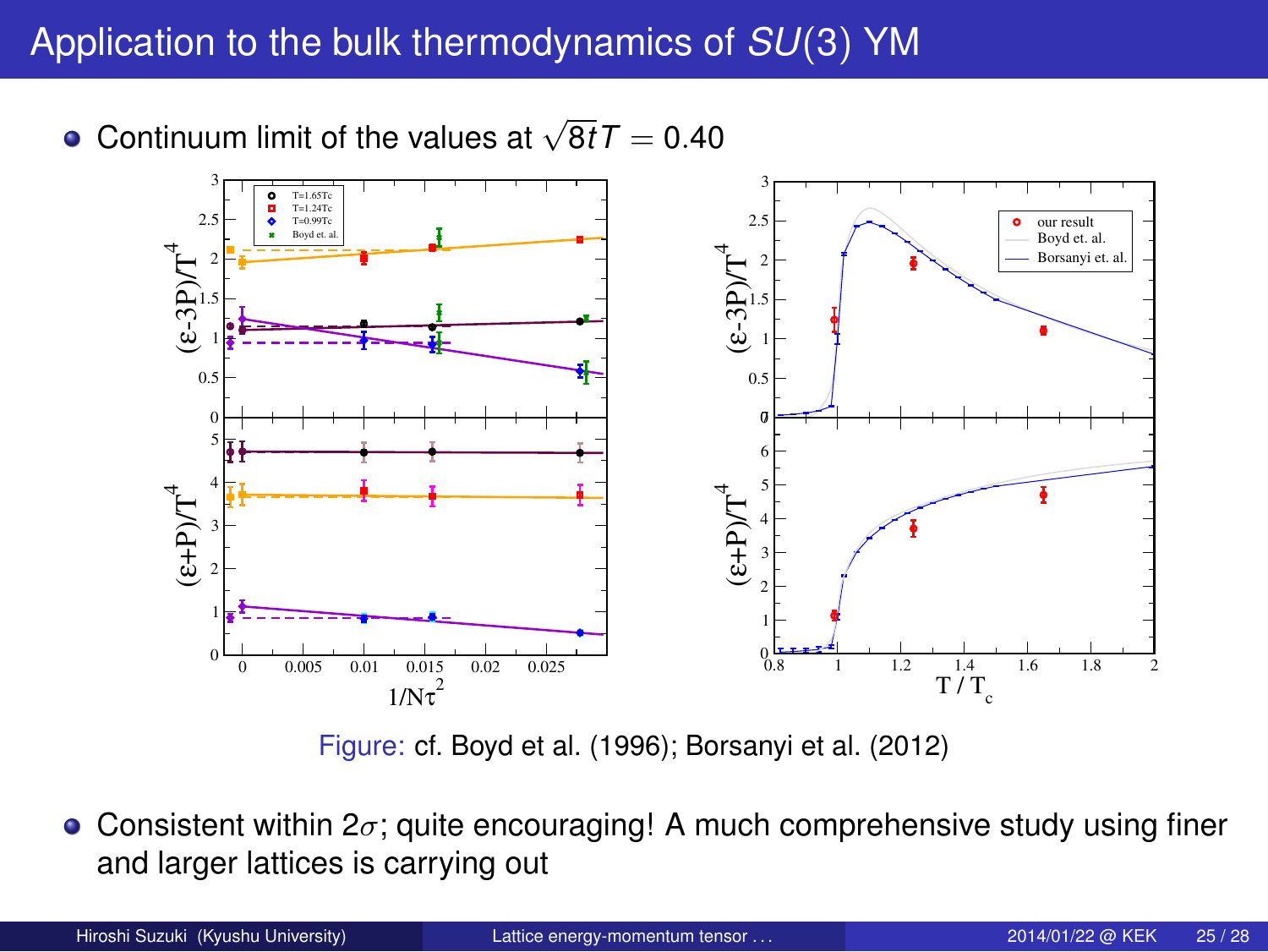## Summary and prospects

We developed a formula that relates a correctly-normalized conserved EMT and quantities defined by the Yang–Mills gradient flow:

$$
\left\{T_{\mu\nu}\right\}_R(x) = \lim_{t \to 0} \left\{\frac{1}{\alpha_U(t)}U_{\mu\nu}(t,x) + \frac{1}{4\alpha_E(t)}\delta_{\mu\nu}\left[E(t,x) - \langle E(t,x) \rangle\right]\right\}
$$

- Correlation functions of RHS can be computed by lattice Monte Carlo simulations
- Possible obstacle would be

*a √* 8*t*

- The measurement of one-point functions in the finite temperature indicates that our reasoning is correct and the present approach is promising
- The conservation law of EMT is still needed to be demonstrated by Monte Carlo simulations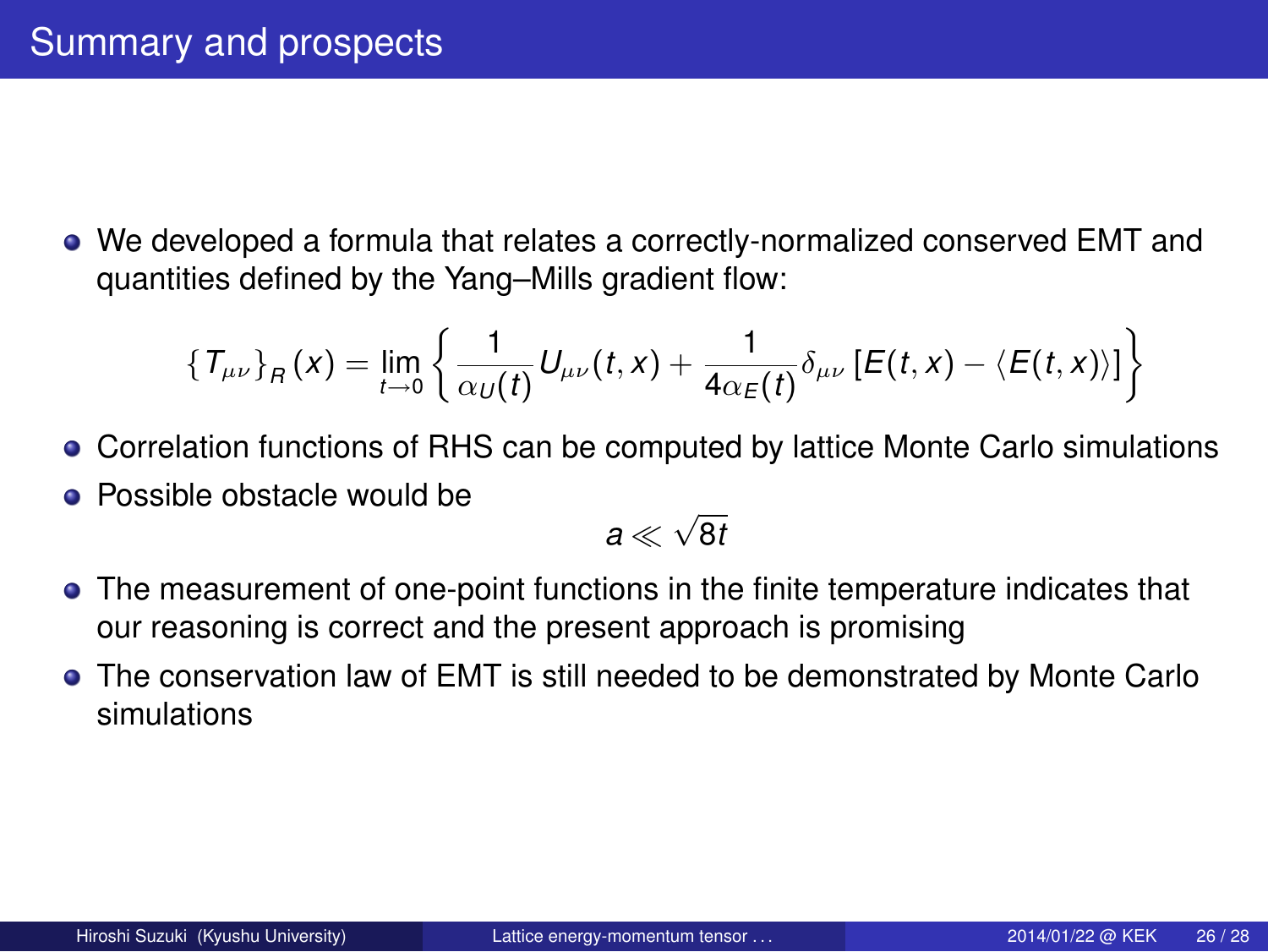## Summary and prospects

• Inclusion of matter fields: flowed matter field requires the wave function renormalization (Lüscher (2013))

$$
\chi(t,x) = Z_{\chi}^{-1/2} \chi_R(t,x), \qquad \bar{\chi}(t,x) = Z_{\chi}^{-1/2} \bar{\chi}_R(t,x)
$$

To avoid the matching of  $Z_{\chi}$  between the continuum and lattice theories, we may use fields normalized by their "condensation" as, for example,

$$
\tilde{\chi}(t,x) \equiv \sqrt{\frac{-2\dim(R)N_t m}{(4\pi)^2 t \langle \bar{\chi}(t,x) \chi(t,x) \rangle}} \chi(t,x)
$$

- Composite operators of the tilded field are UV finite and our argument applies
- To find mixing coefficients in the next to leading order, requires

*∼* 90% of required calculation was over (but we still have some inconsistency. . . )